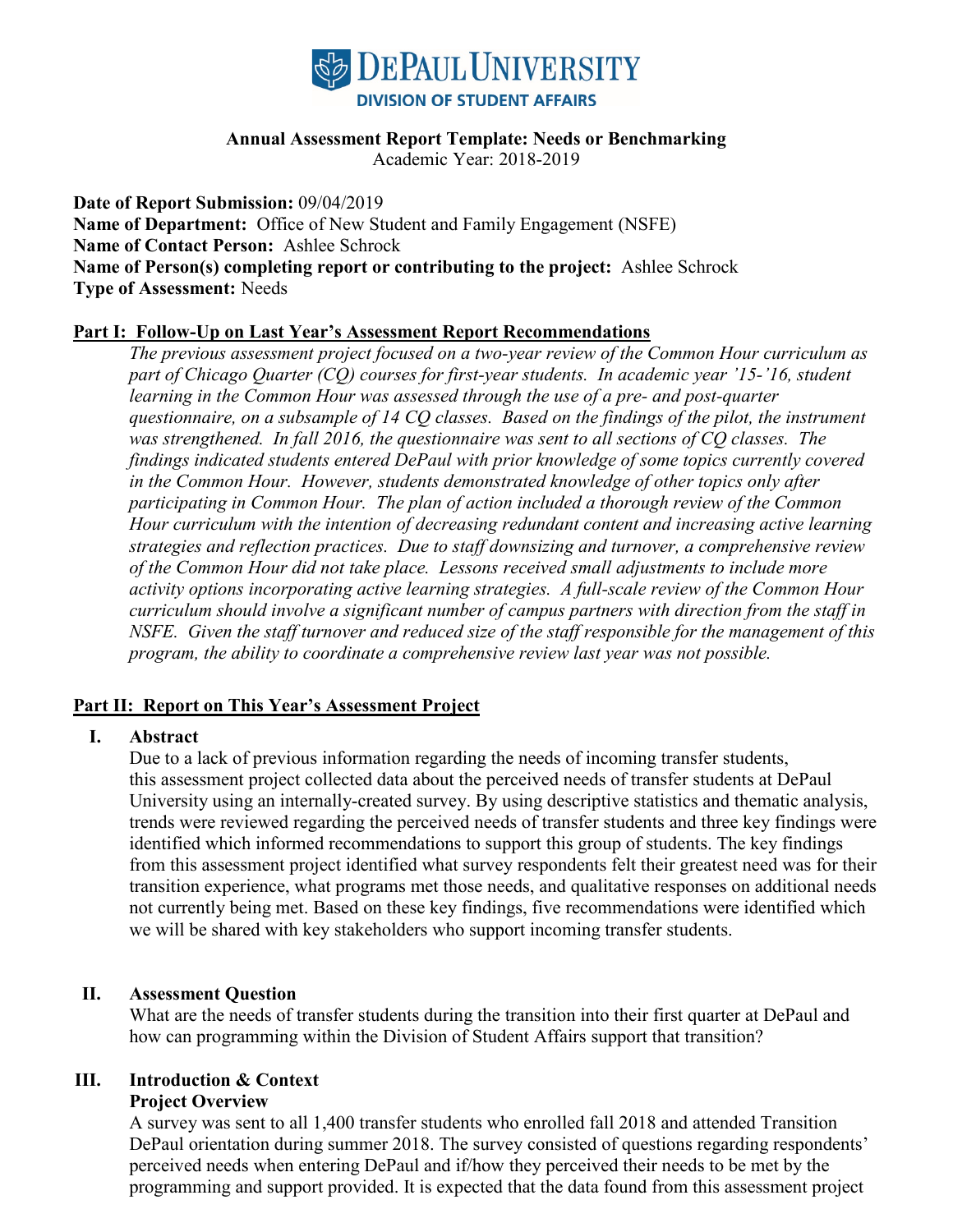will inform the work of staff at DePaul University to support the transition of transfer students during their first quarter.

## **Context for This Year's Report**

The goals of the Office of New Student and Family Engagement are centered on supporting the orientation, transition, and retention of new students entering DePaul University each year. These goals include the statements, "NSFE will connect students and families with relevant resources and provide timely learning experiences throughout their transition" as well as "NSFE will connect students and families with relevant resources and provide timely learning experiences throughout their transition." (NSFE Annual Report, 2017). The goals of NSFE go beyond supporting solely the initial orientation to DePaul for new students, and extend to ensuring students are supported throughout their entire transition into the university. Chicago Quarter program has been identified as a bridge for first-time freshmen students, and provides an opportunity for them to learn about the DePaul history, mission, and resources available, as well as becoming acclimated to commuting around Chicago and connected to a smaller set of DePaul students, faculty, and staff. However, the same opportunity is not currently provided for incoming transfer students. Therefore, it is essential to assess the needs of this subpopulation of students and to identify ways to address these needs, a task that is greatly supported by the goals of NSFE.

This assessment supported all three core functions of the Division of Student Affairs due to its look at the holistic needs of transfer students, including student engagement, academic support, and overall student success. It also relates to DePaul University's Strategic Goal 3.2 to, "Improve undergraduate students' first-year academic success, as well as their retention, progress, and timely degree completion" specifically looking at section C. to "Create college- or program-specific firstyear experiences for entering transfer students to better integrate them into the DePaul community and their academic program." This assessment project supports the fulfillment of this goal by informing us on what college or program specific needs transfer students have regarding their integration to the DePaul community.

#### **IV. Data Collection & Methodology Population and Sample**

This project is regarding the broader population of new transfer students at DePaul University. Though the broader population of new transfer students was 2,145 during the 2018-2019 academic year, this assessment project focused on the 1,400 transfer (non-adult) students who enrolled in fall 2018 and attended Transition DePaul in summer 2018. This group of students was most useful in answering the research question for two reasons. First, by removing students classified as "Adult" we were able to remove the variables of age, or time away from college. This provided the opportunity for us to assess the needs of traditional aged transfer students, which is vast majority of transfer students we see here at DePaul. Secondly, we chose transfer students who entered fall 2018 and attended Transition DePaul in summer 2018 because this group of students would be most able to reflect on their first quarter at DePaul and how their perceived needs were or were not met through the programming provided. All 1,400 new transfer students were invited to participate in the research survey within this assessment project in order to collect as much information as possible.

## **Data Collection**

In order to collect evidence for this assessment project, a 24 question research survey was developed with IRB approval (see Appendix A) and sent to all 1,400 students in the sample. This is the only data collection method that was used for this assessment project. This survey was designed by Ashlee Schrock (the Principal Investigator) with support from Scott Tharp (the Assessment & Effectiveness Specialist within), solely for the purpose of this assessment project. The questions within this research survey largely ask the respondent to reflect on their needs when entering DePaul University and how various programs/resources met their identified needs.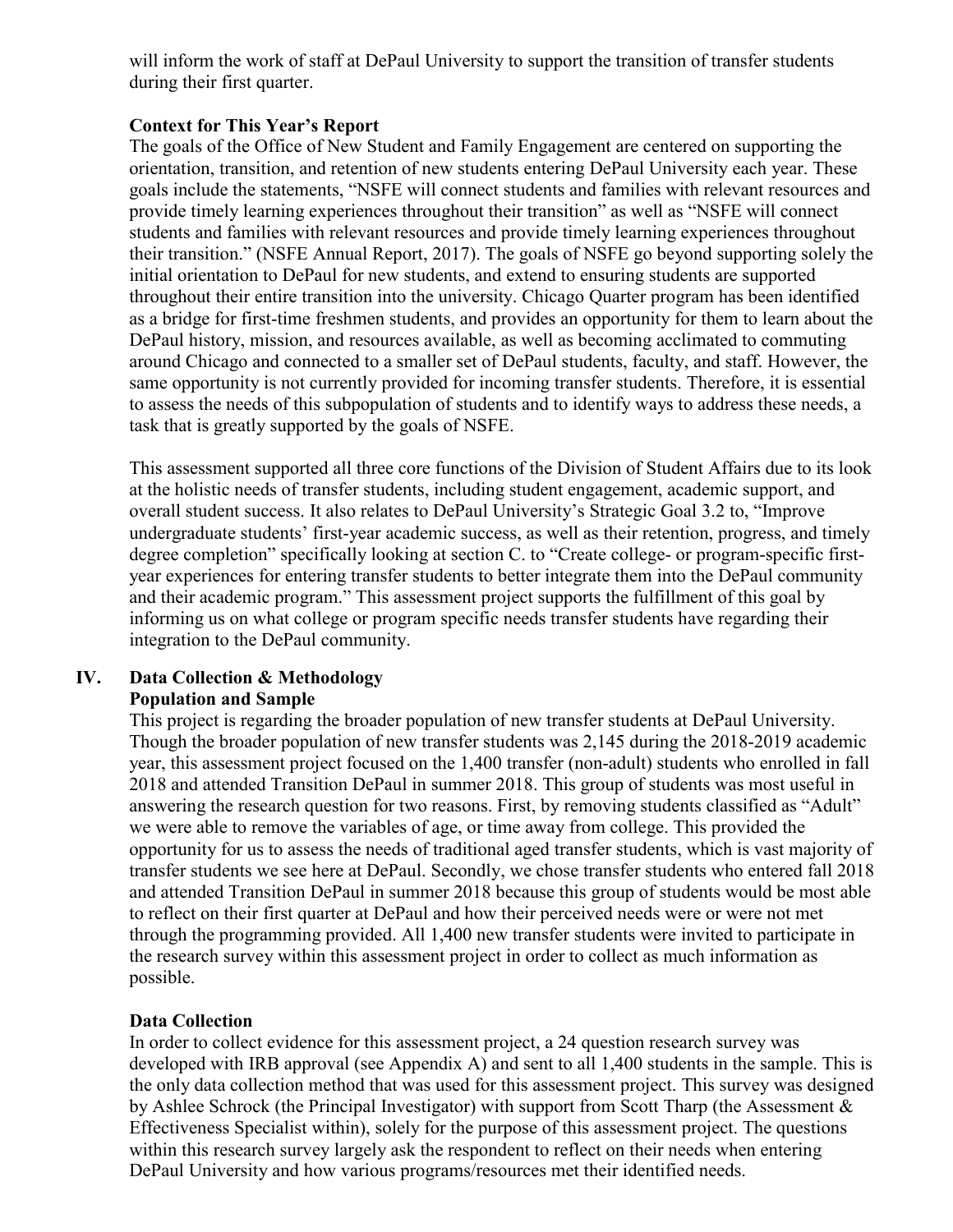It's important to note that within this research survey, the "college experience" was not defined for survey respondents in order for them to respond however they saw fit. It's possible this ambiguity could have led to variance in the perspective of the respondent, however the Principal Investigator felt the ability for the respondent to approach the questions from their individual perspective was important to providing the most honest responses. "Confident in navigating campus location and space" was defined as "finding building locations, using public transit, etc." "Knowledgeable of student processes" was defined as "course registration, financial aid/payments, applying for housing/parking/meal plans, etc." These definitions ensured each respondent was rating the same aspects of their experiences.

The initial email inviting students to participate and providing the survey link was sent out on Tuesday, January 22nd 2019 (see Appendix B). The first reminder email was sent on Tuesday, January 29<sup>th</sup> 2019 (see Appendix C) with the final reminder email sent Friday, February 1<sup>st</sup> 2019 (see Appendix D). The timing of these emails was with the intention for students to easily reflect on their first quarter at DePaul.

#### **Data Analysis**

Due to the research survey containing both quantitative and qualitative questions, a mixed methods data analysis was used.

For the quantitative data collected, descriptive statistics such as counts/frequencies and percentages were used. In order to do so, an excel spreadsheet as well as the cross-tab function within the qualtrics form were used. Excel was used to identify counts/frequencies and percentages for the all respondents, whereas cross-tabs within qualtrics was used to look at count/frequencies and percentages for responses across colleges and racial/ethnic identities. It should be noted that crosstabs were only used to identify descriptive statistics rather than inferential statistics. To identify what questions/programs respondents identified favorably to, the responses of "Extremely well" and "Very well" were grouped for each quantitative question.

For the qualitative data collected, an open-ended thematic analysis was used in order to review and analyze survey responses. First the survey responses for each of the qualitative questions were coded. This was done by looking for reoccurring ideas within each individual response and creating codes with the Principal Investigators own words. The frequency of coded comments was then reviewed and themes were created in order to share the key findings.

## **Participant Consent**

The recruitment email that subjects received from the Principal Investigator (PI) included a link to participate in this research survey. It stated that if they were "willing to participate in this research survey" to please click on the link provided. Once they clicked the link they were taken to the first page of the research survey that included an information sheet. This first page of the survey again explained that it was a voluntary survey, and that if they decided to no longer participate, they were able to exit it at any time before submitting their survey. It also stated that not participating in the survey would have no negative effects on their grades, standing, or employment at DePaul University. On this first page of the survey, subjects again needed to click a link that indicated their agreement to participate in this research survey.

The research survey recorded no identifiable information (name, id, email, etc.). The end of the research survey included a link to a separate survey (see Appendix E & F) where name, email address, and phone number were collected in order to inform incentive recipients. No connections were made between the two surveys so the identifiable information would not be able to be matched to survey responses.

## **V. Data & Findings Response Rate and Demographics**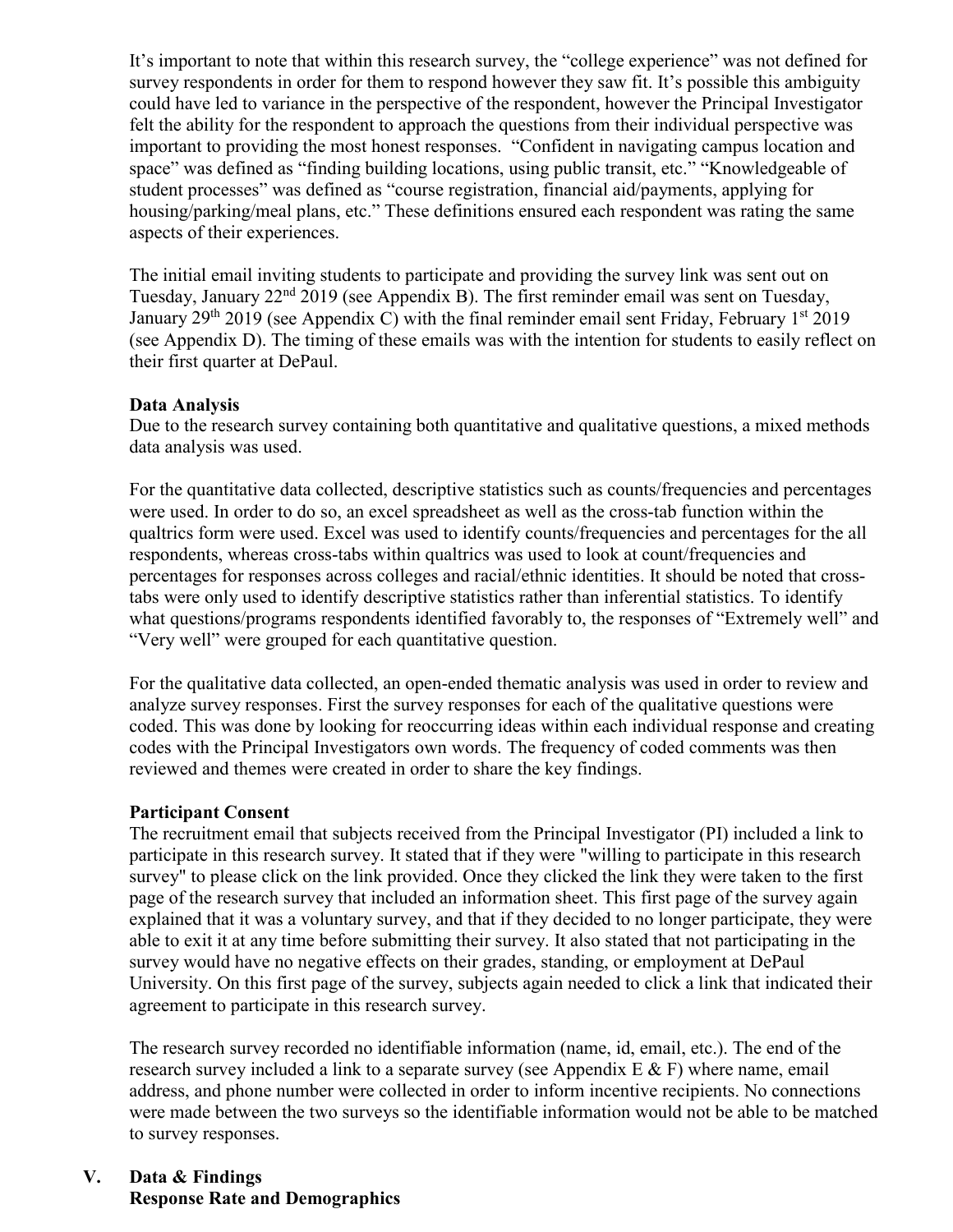Out of the 1,400 students the survey invite was sent to, 207 students began to fill out the survey, which is a 15% response rate. From those 207, 181 students completed the majority of the survey questions, which is a 13% response rate.

The students who responded to the survey had a slightly different demographic makeup to the overall group of new transfer students in 2018-2019 (Appendix G). 50.5% of students who responded to the survey identified as White, while only 42.6% of the overall class of new transfer students in 2018-2019 identified as White. There were 9.4% less "underrepresented students of color" (including students who identify as American Indian, Alaska Native, Native Hawaiian, Latina/o, Chicana/o, Hispanic, Black or African American, or Person of African Descent) who responded to the survey compared to 34.4% of the overall new transfer student class who identify this way.

When looking at living situation, about a third of students who responded to the survey live outside of Chicago city limits and another quarter of those who responded live within Chicago city limits but outside of the vicinity of Lincoln Park and adjacent neighborhoods (Appendix H). That means that almost 60% of the students who responded do not live near the Lincoln Park campus.

## **Key Findings**

The research survey begins by asking the respondent "How important is it for your college experience to help you feel…Welcomed to the DePaul community, Supported specifically as a transfer student, Confident in navigating campus resources, Comfortable in the campus culture, Confident in navigating campus location and space, and Knowledgeable of student processes." It then lists four activities or categories of activities (Transition DePaul Orientation, Welcome Week activities, College specific activities, or Other campus activities and resources) and asks the respondent to rate how each activity or category of activities addresses each need (Welcome to DePaul, Supported specifically as a transfer student, Confident in navigating, etc.). Finally, the research survey ends by asking open-ended questions regarding how Transition DePaul and DePaul University could better serve incoming transfer students.

## *Quantitative Findings*

- When asked to identify how important it is to feel different ways as a result of their college experience, students identified feeling
	- Confident in navigating campus resources (88.7%)
	- Confident in navigating campus location and space (89.3%)
	- Knowledgeable of student processes (92.7%)

as very important or extremely important.

- 66.8% of respondents stated that feeling knowledgeable of student processes was extremely important. These percentages were consistent when looking at the three ethnic groups representing more than 80% of all survey respondents: "White or Person of European Descent" (50.5% of respondents), "Latina/o, Chicana/o, or Hispanic" (18% of respondents), and "Asian American or Pacific Islander" (12.2% of respondents) (Appendix J).
- The majority of respondents stated they felt Transition DePaul fulfilled their needs "very well" or "extremely well" related to feeling knowledgeable of student processes (70.0%), adequate in navigating campus location and space (62.3%), and adequate in navigating campus resources  $(61.9\%).$

These findings varied slightly when looking at the three racial/ethnic identity groups with larger representation among the respondents (Appendix L). Transition DePaul orientation as well as Welcome Week activities were perceived as helpful in navigating campus resources among students who identify as Latina/o, Chicana/o, and Hispanic as well as students who identified as White or a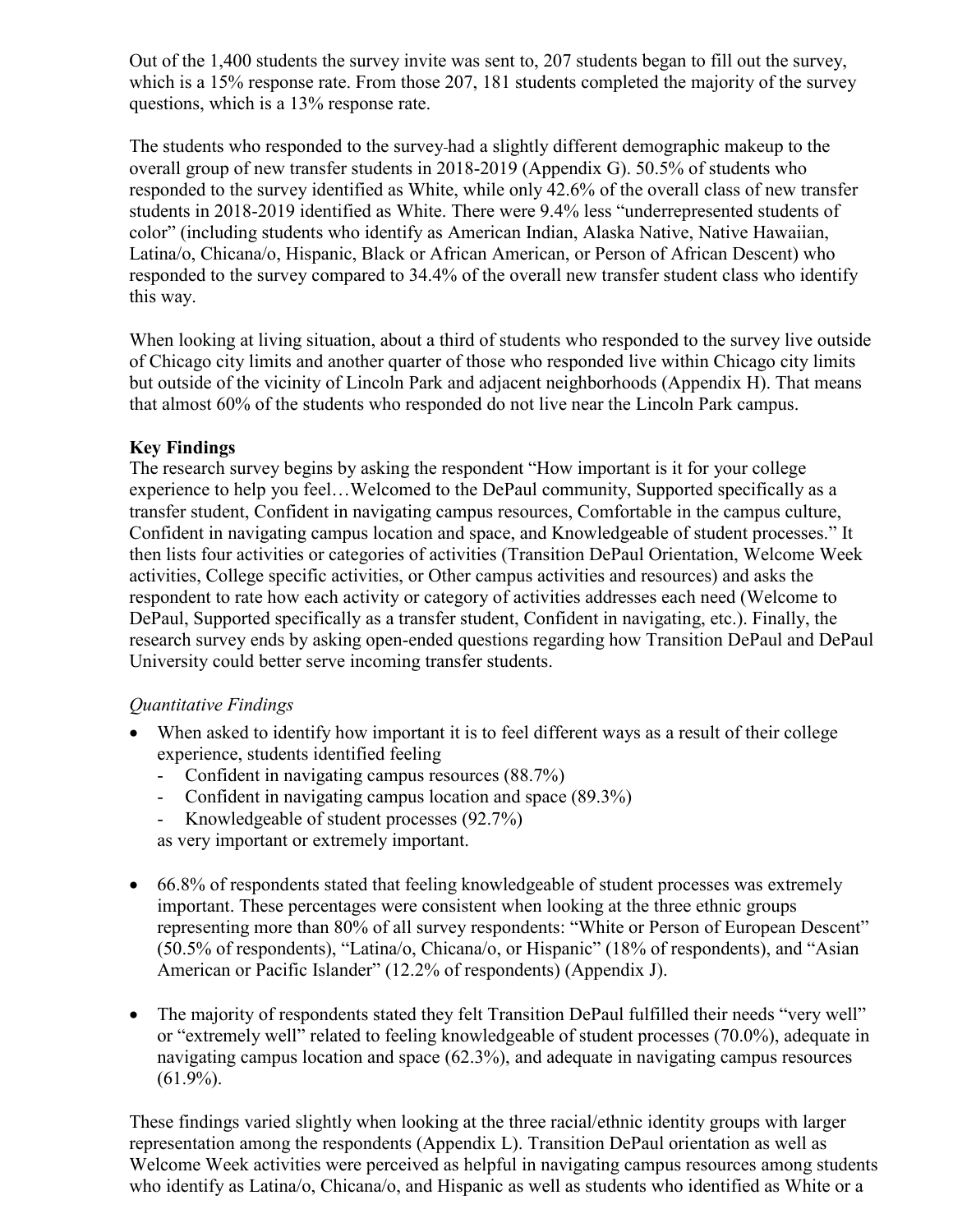Person of European Descent. However, students who identify as Asian American or Pacific Islander rate college specific activities and other campus activities and resources to be more helpful when addressing their need to navigate campus resources. The findings for these three racial/ethnic identity groups regarding navigating campus location and space as well as feeling knowledgeable of student processes were consistent when compared to the findings for the overall group of survey respondents.

# *Qualitative Findings*

- To the question, "In your opinion, how could Transition DePaul better meet the needs of incoming transfer students?" 56.3% of respondents stated they were desiring more one on one, personal attention and community building during Transition DePaul orientation (Appendix M).
	- o This was stated in various ways such as, "Work one-on-one more", "Maybe have everyone get to know each other better", "Private meeting with academic advisor", "Helping each student 1 on 1". 36.2% of respondents stated they would like additional information (such as general campus information, public transportation, touring both campuses, explanation of D2L, and more information on financial aid opportunities) provided during Transition DePaul.
- To the question, "In your opinion, how could DePaul better meet the needs of transfer students during the first quarter?" 73.4% of respondents stated they desired more personal connections with staff and/or transfer students during their first quarter (Appendix N).
	- $\circ$  30.6% of respondents wanted more transfer specific events and opportunities to connect, 21% of respondents wanted more frequent, or required meetings with advisors, and 19.3% of respondents wanted to have either staff or returning transfer students checking in with them throughout their first quarter.
	- o Of the 26 students who referred to more frequent, or required meetings with their college advisors, 34.6% of them were from the College of Science and Health (29% of the CSH survey respondents), 27% of them were from the College of Business (13% of BUS survey respondents), and 23% of them were from the College of Computing and Digital Media (15.7% of CDM survey respondents) (Appendix O).

# **VI. Discussion & Interpretation of Findings**

Through this assessment project, the following themes were identified:

- Incoming transfer students identified they felt it was most important for their college experience to help them feel confident in navigating campus resources, confident in navigating campus location and space, and knowledgeable of student processes.
- Incoming transfer students identified they felt Transition DePaul orientation as the campus program or resource to best meet their needs of feeling confident in navigating campus resources, confident in navigating campus location and space, and knowledgeable of student processes. However, with only a 60-70% response rate for "very well and extremely well" of various needs met, it's clear some smaller changes are needed for the Transition DePaul program.
- Incoming transfer students desired more individual and personal support both from their experience in Transition DePaul, and throughout their first quarter at DePaul.

This assessment project illuminated that Transition DePaul as a whole is largely meeting the perceived needs of incoming transfer students. Based on a few survey responses, some students felt they received unnecessary information, or that the program takes up too much time. However, the majority of survey respondents in this assessment project felt that Transition DePaul supported their transition in the areas that were perceived to be most important to them. This is why the Principal Investigator believes only smaller changes are necessary to improve the Transition Depaul program. These suggested changes are outlined below.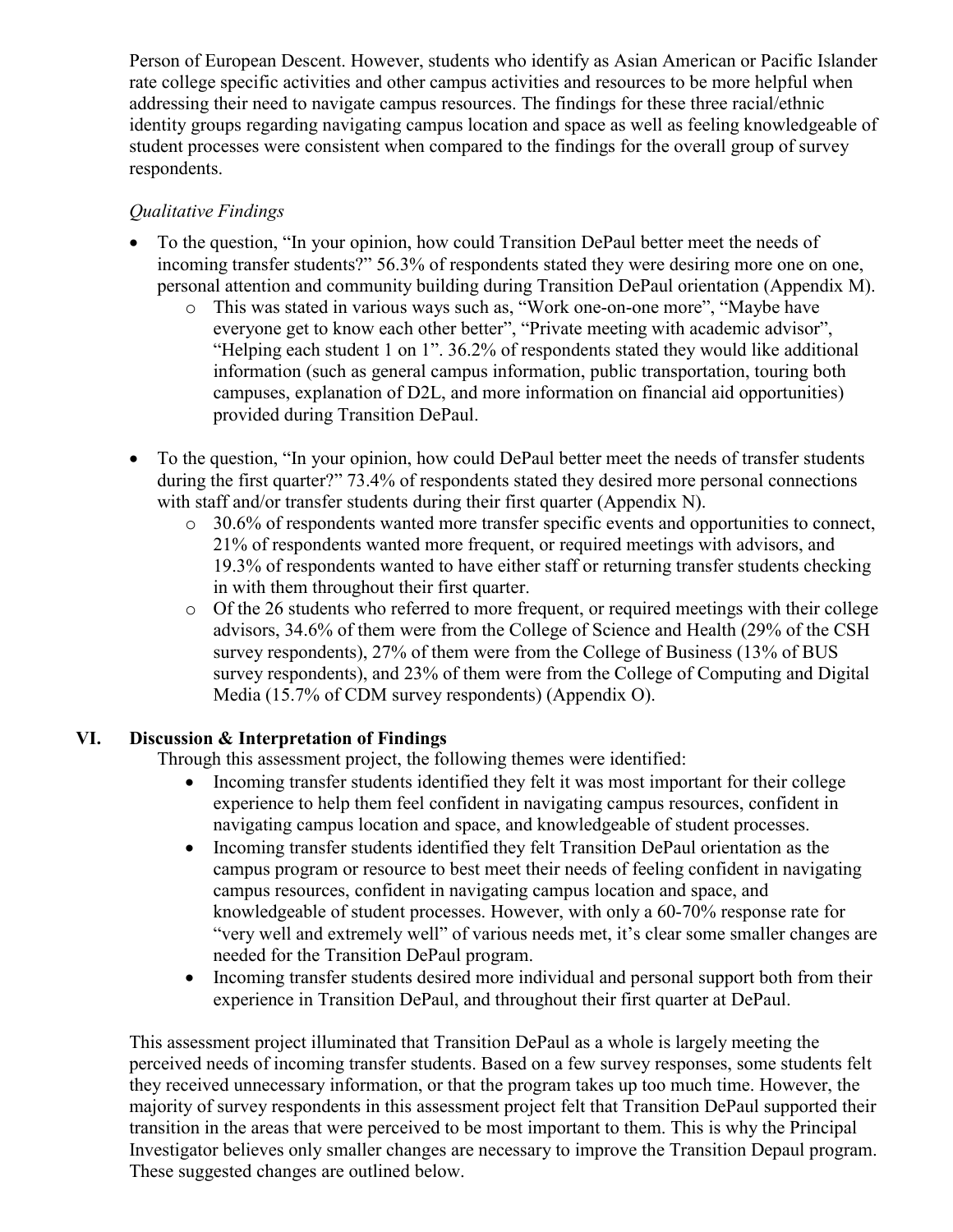This study also challenged the previously held assumptions of the PI regarding what type of support incoming transfer students' desire during their first quarter at a new institution. Through the qualitative responses in this assessment project, it was clear that new transfer students desire just as much one-on-one, personal attention as incoming first-year students. Previously transfer students have been provided with a small group during orientation and at most one transfer student event per quarter. This assessment project has revealed that these few events may not be providing the adequate types or amount of engagement opportunities for incoming transfer students. This finding initially surprised the PI due to the assumption that incoming transfer students wouldn't have similar or as many transition needs as incoming first-time freshman students.

A limitation of this assessment project was the low response rate received. The survey was sent out to about 1,400 students, and with only a 13% response rate, it is difficult to make overarching claims regarding the needs of incoming transfer students. It is worth noting that 26 students started filling out the research survey, but did not complete the entire research survey. Most of these students stopped filling out responses once they reached the first question asking for more in depth qualitative information. This could lead to the question of whether to leave qualitative questions for the end of future research surveys. It is the opinion of the Principal Investigator that a survey with a low response rate of 13% would be difficult to use to make larger claims regarding the research population. However, this assessment project still holds information that can be beneficial when considering how to better serve incoming transfer students at DePaul University.

Another limitation of the survey was a mistake within the survey questions. On question 28, the response options read "Extremely well", "Very well", "Moderately well", "Slightly well", and "Extremely well", when the last option should have read, "Not well at all" (Appendix K and Appendix P). This could skew the data regarding how the listed programming was or was not able to help respondents feel adequate in navigating campus resources during their first quarter at DePaul. However, looking at the responses for that question it can be assumed that four respondents would have chosen "Not well at all" since there are four less responses to this question compared to questions before and after.

Two of the goals of the Office of New Student and Family Engagement is to "guide new students and families through an intentional orientation and transition experience" as well as to "connect students and families with relevant resources and provide timely learning experiences throughout their transition". This assessment project contributed to these goals by revealing the needs of the transfer student population, so that the orientation and transition experiences we provide this group of students can intentionally connect to their specific needs. It also ensures that we understand what resources are relevant to this group of students. The Chicago Quarter program, and the Common Hour assignments within the course, automatically provides NSFE with a greater understanding of the needs and concerns of incoming first-time freshman students. This allows NSFE to be dynamic with the programming they provide this population of students. Without this transition program for incoming transfer students, NSFE has less information in order to understand the needs of incoming transfer student population at DePaul University. This assessment project provides NSFE a piece of that missing information.

#### **VII. Recommendations and Plans for Action Recommendations**

*Recommendations for the Office of New Student and Family Engagement*

- Consider ways to implement more peer-to-peer engagement opportunities within the Transition DePaul orientation by:
	- o Ensuring each small group is led by a transfer student orientation leader
	- o Implementing a "Transfer Student Meet-up" area during the information fair, where orientation leaders are present to help students connect and answer questions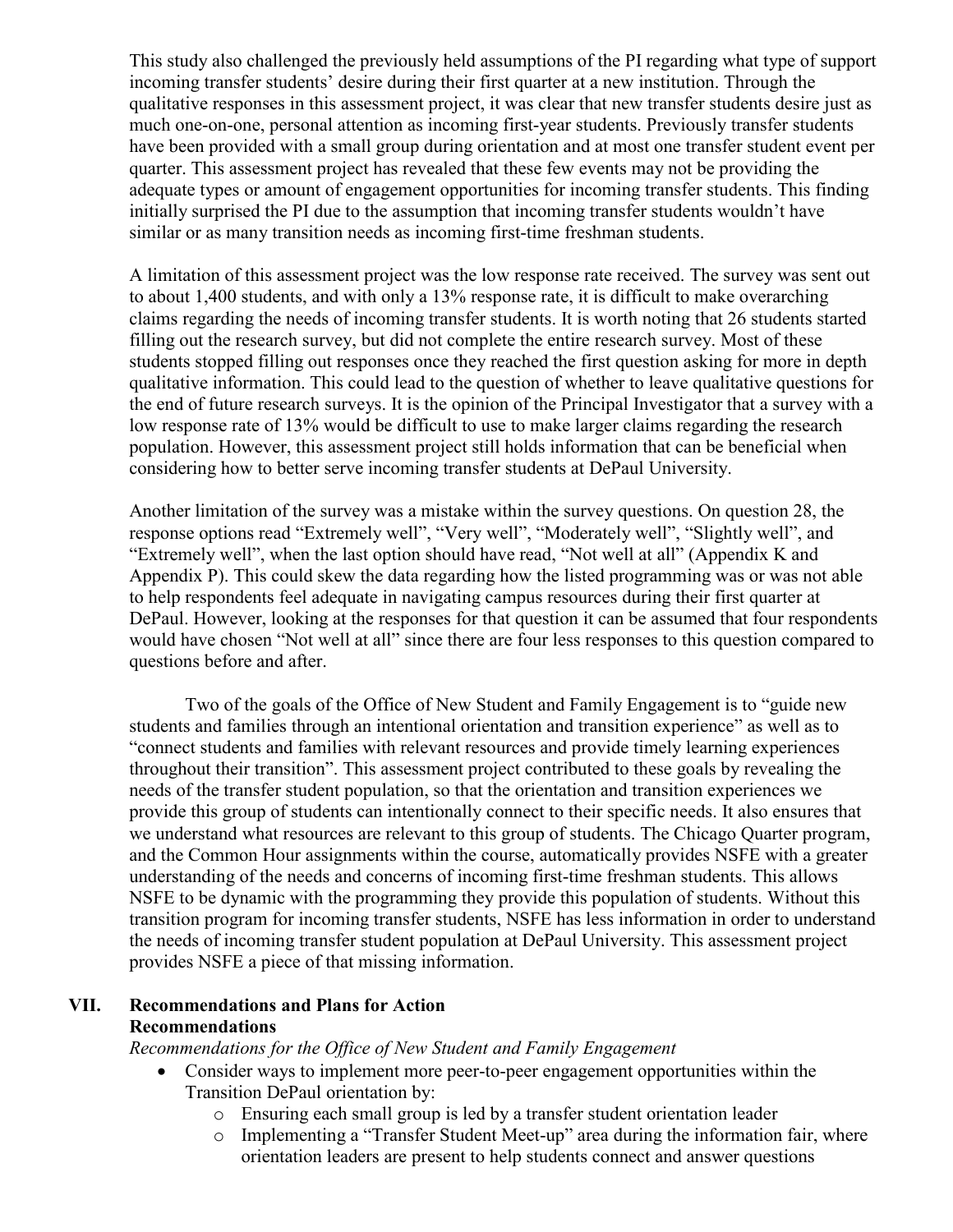- Consider offering a tour of the campus not hosting the Transition DePaul orientation program at the end of the day (i.e. Offering a tour of the Lincoln Park campus at the end of a Loop based program)
- Facilitate the ongoing support of transfer students throughout their first quarter, and potentially their first year at DePaul.
	- o Consider facilitating transfer student events once a quarter
	- o Consider implementing a transfer student mentoring program

#### *Recommendations for the College Advising Offices*

- Increase advisor outreach to new transfer students
- Consider creating peer support for transfer students within the colleges

#### **Action Plan**

#### *Potential Changes/Additions to Transition DePaul Orientation Program*

Earlier this spring, some of the key findings regarding Transition DePaul orientation were forwarded to Katy Weseman, the Associate Director of NSFE overseeing orientation. Since the plans and structure for the summer 2019 Transition DePaul season were already set, the NSFE team will meet to discuss the potential changes/additions to the Transition DePaul orientation program based on these key findings during fall 2019/winter 2020. These changes might include implementing a "Transfer Student Meet-up" during the information fair or at another point during the Transition DePaul program, and potentially offering a tour of the opposite campus at the end of a Transition DePaul program. The orientation team has already made great strides in hiring a larger number of transfer students to work the orientation programs, with a total of 8 transfer orientation leaders this summer, therefore the team will simply discuss strategies to continue this trend in the future. Due to the PI's knowledge of how complex of a program Transition DePaul is, the PI will suggest that any potential changes/additions not be made to the program until summer 2020 or spring 2020 at the earliest.

#### *Implement Quarterly Transfer Student Events*

The NSFE team will work together in order to plan quarterly transfer student specific programs starting in fall 2019. As the Adult, Veteran, and Commuter Student Affairs office has done an incredible job creating events that support the specific populations of commuter, adult, and veteran students, the NSFE team will seek out their advice and potentially co-sponsor an event that is geared towards the unique student populations that we serve. The goal of the PI will be to have a schedule of three transfer specific events, one each quarter, identified by the start of fall quarter 2019 so transfer students can put the events on their calendar before other commitments arise.

#### *Facilitate Ongoing Support of Transfer Students*

While developing this assessment project and reviewing its key findings, a group of DePaul leadership, including Tom Menchhofer, were tasked with and began supporting the development of a peer mentoring program for incoming transfer students within each of DePaul's academic colleges. The PI step in to support the development of these peer mentoring programs starting summer 2019 into fall 2019, due to their knowledge of the key findings in this assessment project, as well as their experience in creating and supporting a peer coaching program.

#### *Increase Advisor Outreach to New Transfer Students*

During spring 2019, one of the Student Success Coaches within the Office of New Student and Family Engagement conducted interviews with leadership within each of the colleges advising offices. Through that research, it was clear that each of the college's facilitates their advising process, and advisor outreach to students, in a variety of ways and frequencies. In some colleges, advisors are reaching out to their caseload multiple times a quarter, in other colleges that outreach is minimal. During the 2019-2020 academic year, the PI will work to meet with leadership in the advising offices to share this information and their recommendations. The assessment project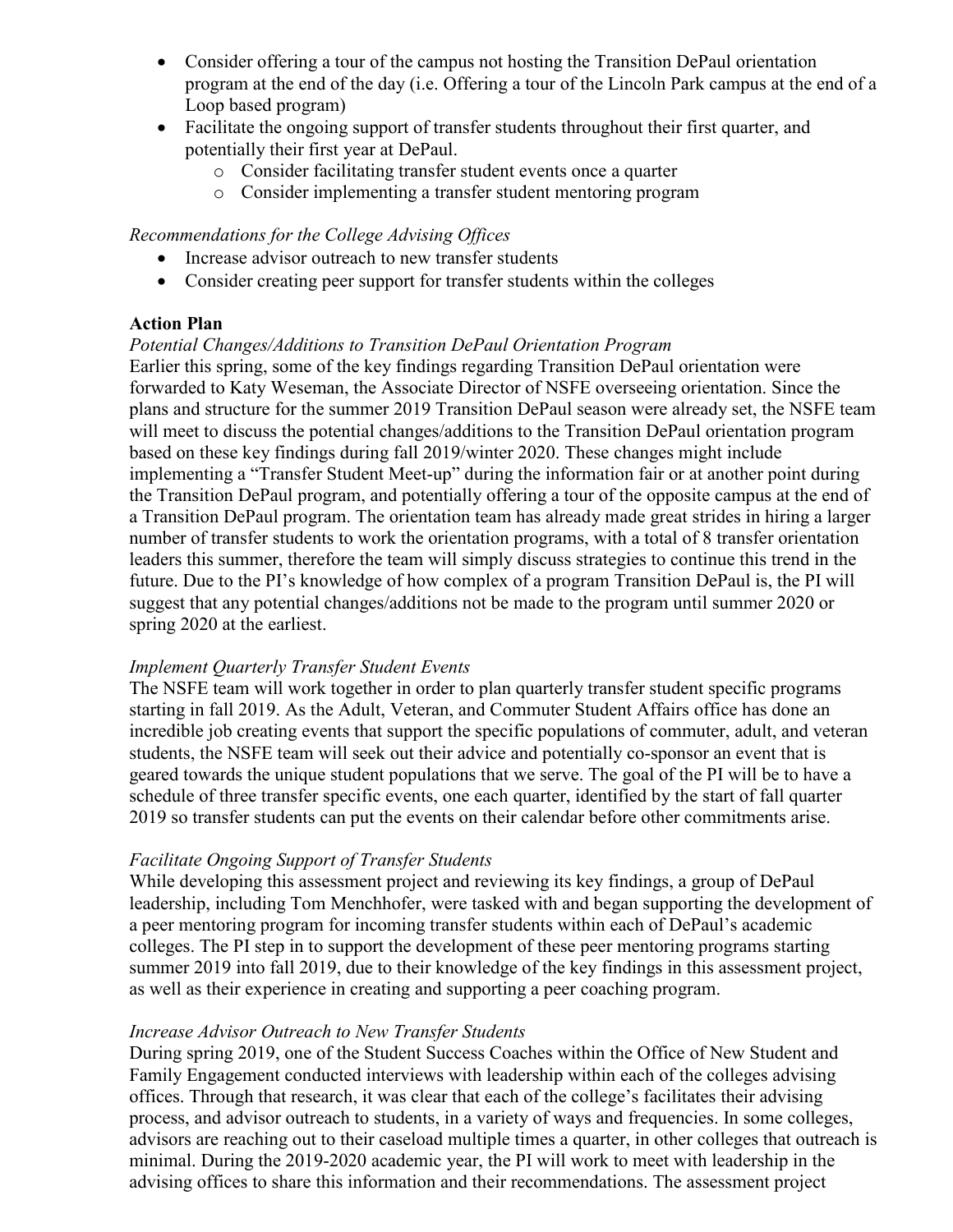identified three colleges where more frequent or required meetings may be needed, therefore the PI will focus on communicating with these three colleges. The PI foresees meeting barriers to any shifts in outreach or communication within the college advising colleges due to how complex these offices are.

#### **Sharing the results**

The results of this assessment project will be shared with the NSFE team during fall 2019 staff meetings. The PI will also schedule specific meetings with the NSFE team to discuss how NSFE might implement these potential changes/additions to the programs we offer students.

The results of this assessment project will be shared with the Division of Student Affairs and broader DePaul community during the Assessment Symposium during fall 2019.

Because IRB approval was obtained before the research survey of this assessment project began (Appendix Q), conference proposals for this research survey may be submitted during the 2020- 2021 academic year so key findings and potential implementations can be shared.

The results of this assessment project will be shared either by email or through an in-person meeting with Caryn Chaden, Associate Vice Provost for Student Success as well as the college advising offices during the 2019-2020 academic year.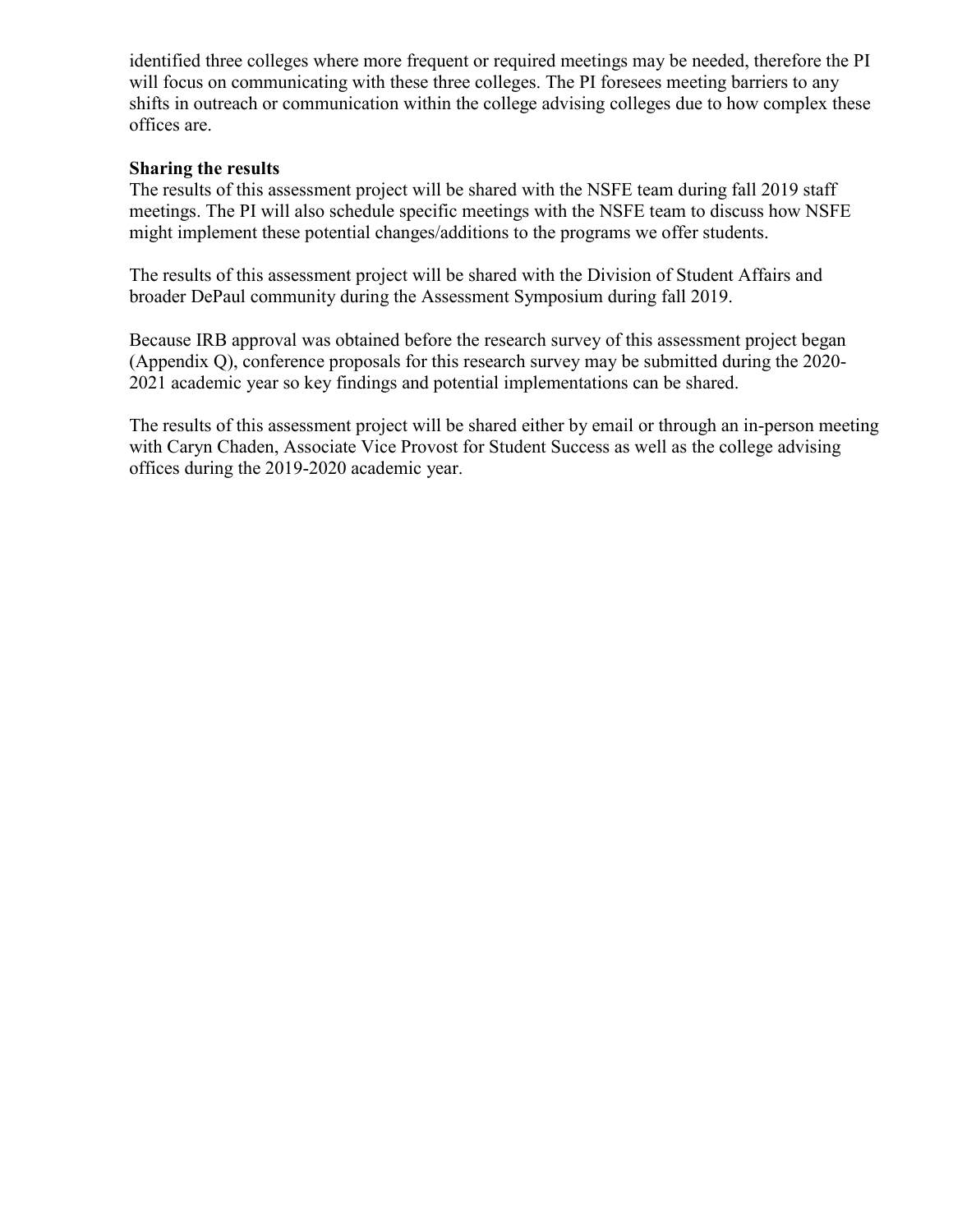# **Appendix A: Transfer Student Needs Assessment Survey**

## Q53 **Transfer Student Needs Assessment**Version updated: 1/4/2019

**Principal Investigator:** Ashlee Schrock, Office of New Student and Family Engagement **Institution:** DePaul University, USA

We are conducting a research study because we are trying to learn more about the needs of transfer students at DePaul University, so the university can better serve this population. We are asking you to be in the research because as a transfer student who has recently enrolled at DePaul University, your perspective is critical to understanding the needs of transfer students. If you agree to be in this study, you will be asked to fill out a survey. The survey will include questions about your felt needs during your transition into DePaul, how you felt DePaul programming met those needs, and your opinion on how the proposed programs would or would not better meet your needs. "We will also collect some personal information about you such as your academic college, previous institutions attended, race/ethnicity, first-generation statues, gender identity, and current housing situation. This survey is completed online using either a computer, tablet or smartphone.

This study will take about 10 minutes of your time. Research data collected from you will be confidential. Your participation is voluntary, which means you can choose not to participate. There will be no negative consequences if you decide not to participate or change your mind later after you begin the study. You can withdraw your participation at any time prior to submitting your survey. If you change your mind later while answering the survey, you may simply exit the survey. Once you submit your responses, we will be unable to remove your data later from the study because all data is confidential and we will not know which data belongs to you.

Your decision whether or not to be in the research will not affect your grades, standing, or employment at DePaul University.

Students who complete this research survey will be entered to win either one of two Amazon Echo smart speakers (valued at \$99.99), or one of two Echo Dot & Fire TV Stick bundles (valued at \$89.98).

Additionally, the first 50 students who complete the research survey will receive a \$10 visa gift card (not electronic).The drawing will take place during the month of February, once the survey has closed. We are hoping to recruit up to 1,400 participants for this research survey.

After you have completed the survey, you will be taken to a separate survey where you will enter your name and contact information so you can enter the drawing for prizes. Your identifiable information will not be directly linked to your survey responses.

If you have questions, concerns, or complaints about this study or you want to get additional information or provide input about this research, please contact Ashlee Schrock at 773-325-2467 or aschrock@depaul.edu.

If you have questions about your rights as a research subject, you may contact Susan Loess-Perez, DePaul University's Director of Research Compliance, in the Office of Research Services at 312-362-7593 or by email at sloesspe@depaul.edu.

You may also contact DePaul's Office of Research Services if:

-Your questions, concerns, or complaints are not being answered by the research team.

-You cannot reach the research team.

-You want to talk to someone besides the research team.

## *You may keep [or print] this information for your records.*

By completing the survey you are indicating your agreement to be in the research.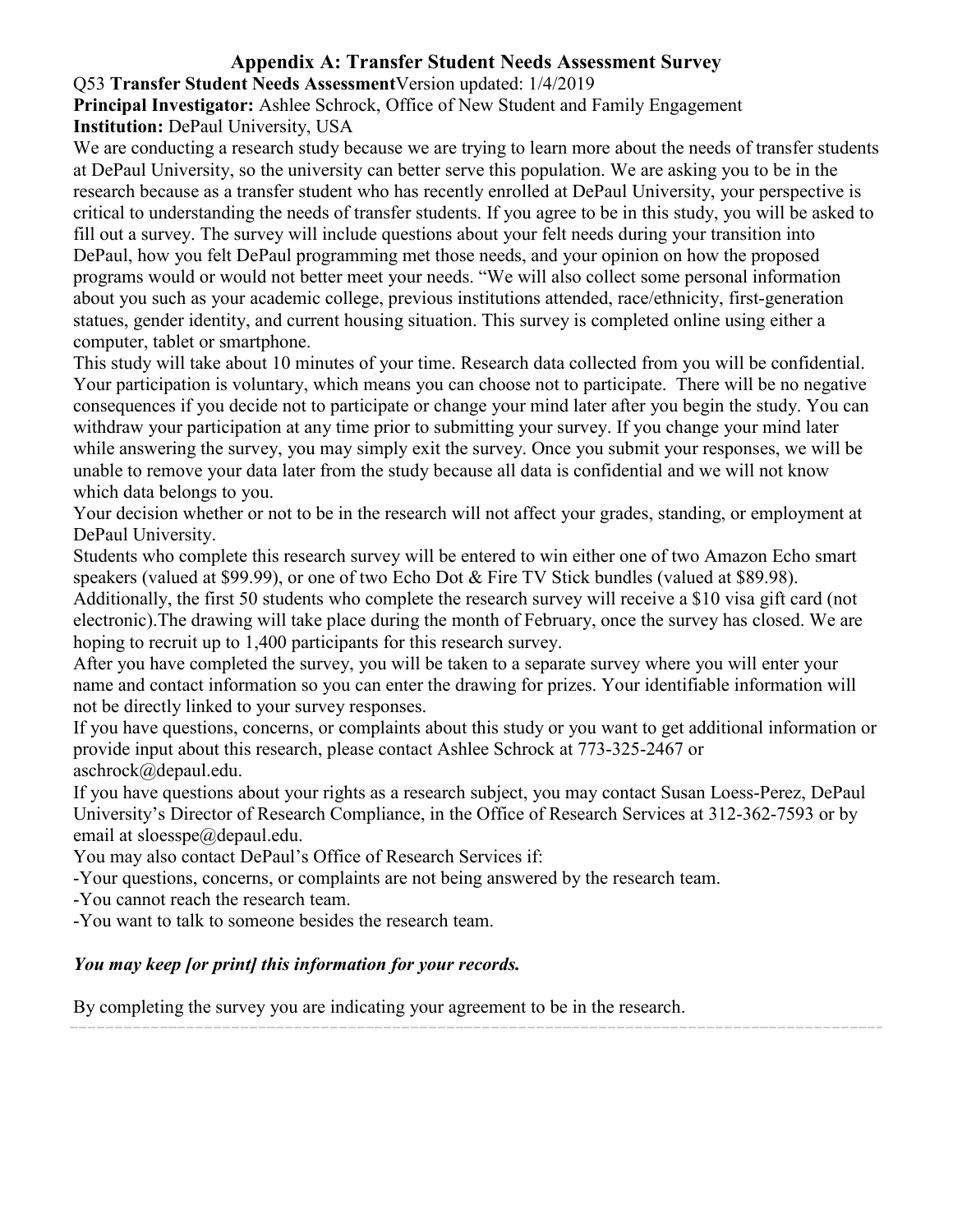Q2 What academic college are you in?

- $\bigcirc$  College of Business (1)
- $\bigcirc$  College of Communications (2)
- $\bigcirc$  College of Computing and Digital Media (3)
- $\bigcirc$  College of Science and Health (4)
- $\bigcirc$  College of Liberal Arts and Sciences (5)
- $\bigcirc$  College of Education (6)
- $\bigcirc$  The Theatre School (7)
- $\bigcirc$  School of Music (8)

Q32 Where are you transferring from?

- $\bigcirc$  Two-year institution (1)
- $\bigcirc$  Four-year private institution (2)
- $\bigcirc$  Four-year public institution (3)
- $\bigcirc$  For profit insitution (4)

Q4 How many institutions did you attend before transferring to DePaul? Please enter a whole number.

\_\_\_\_\_\_\_\_\_\_\_\_\_\_\_\_\_\_\_\_\_\_\_\_\_\_\_\_\_\_\_\_\_\_\_\_\_\_\_\_\_\_\_\_\_\_\_\_\_\_\_\_\_\_\_\_\_\_\_\_\_\_\_\_

 $\mathcal{L}_\mathcal{L}$  , and the contribution of the contribution of the contribution of the contribution of the contribution of the contribution of the contribution of the contribution of the contribution of the contribution of

 $\mathcal{L}_\mathcal{L}$  , and the contribution of the contribution of the contribution of the contribution of the contribution of the contribution of the contribution of the contribution of the contribution of the contribution of

 $\mathcal{L}_\mathcal{L}$  , and the contribution of the contribution of the contribution of the contribution of the contribution of the contribution of the contribution of the contribution of the contribution of the contribution of

 $\mathcal{L}_\mathcal{L}$  , and the contribution of the contribution of the contribution of the contribution of the contribution of the contribution of the contribution of the contribution of the contribution of the contribution of

Q33 How many months passed between when you left your previous institution and began attending DePaul? Please enter a whole number.

Q5 Thinking back to your decision to transfer to DePaul, what needs did you have that your previous institution was unable to meet for you?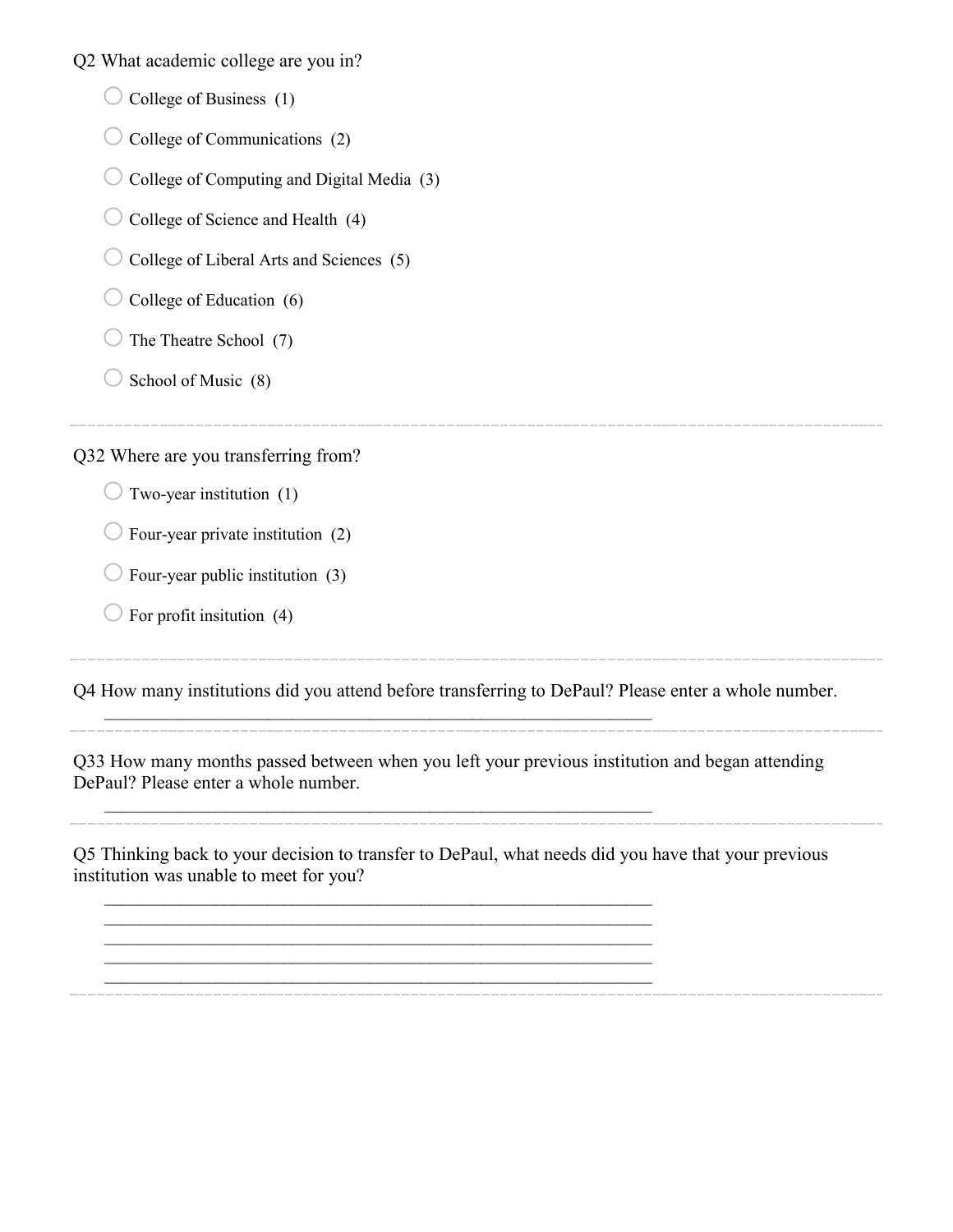Q23 Below are a list of commonly stated needs among transfer students. When you transferred into DePaul, which of these experiences were you looking for? (Check all that apply)

I was looking to have my transfer credits and academic requirements explained to me  $(1)$ 

I was looking to be introduced to campus culture (i.e. usage of acronyms, customs, student hangout areas, etc.) (2)

I was looking to be guided to which campus resources could answer my questions  $(3)$ 

I was looking ot be introduced to student account processes (i.e. course registration, financial aid/payments, applying for housing/parking/meal plans, etc.) (4)

I was looking ot be connected to campus organizations that meet my interests  $(5)$ 

I was looking to be shown how to set up an advising appointment  $(6)$ 

It was looking for structured opportunities and programs to help me meet fellow students (7)

Q34 How important is it for your college experience to help you feel...

|                                                                                                                                                        | Extremely<br>important<br>(1) | Very<br>important<br>(2) | Moderately<br>important<br>(3) | Slightly<br>important<br>(4) | Not at all<br>important $(5)$ |
|--------------------------------------------------------------------------------------------------------------------------------------------------------|-------------------------------|--------------------------|--------------------------------|------------------------------|-------------------------------|
| Welcomed into the DePaul<br>community $(1)$                                                                                                            |                               |                          |                                |                              |                               |
| Supported specifically as a<br>transfer student $(2)$                                                                                                  |                               |                          |                                |                              |                               |
| Confident in navigating campus<br>resources $(3)$                                                                                                      |                               |                          |                                |                              |                               |
| Comfortable in the campus<br>culture (i.e. usage of acronyms,<br>customs, student hangout areas,<br>$etc.)$ (4)                                        |                               |                          |                                |                              |                               |
| Confident in navigating campus<br>location and space (i.e. finding<br>building locations, using public<br>transit, etc.) $(5)$                         |                               |                          |                                |                              |                               |
| Knowledgeable of student<br>processes (i.e. course registration,<br>financial aid/payments, applying<br>for housing/parking/meal plans,<br>$etc.)$ (6) |                               |                          |                                |                              |                               |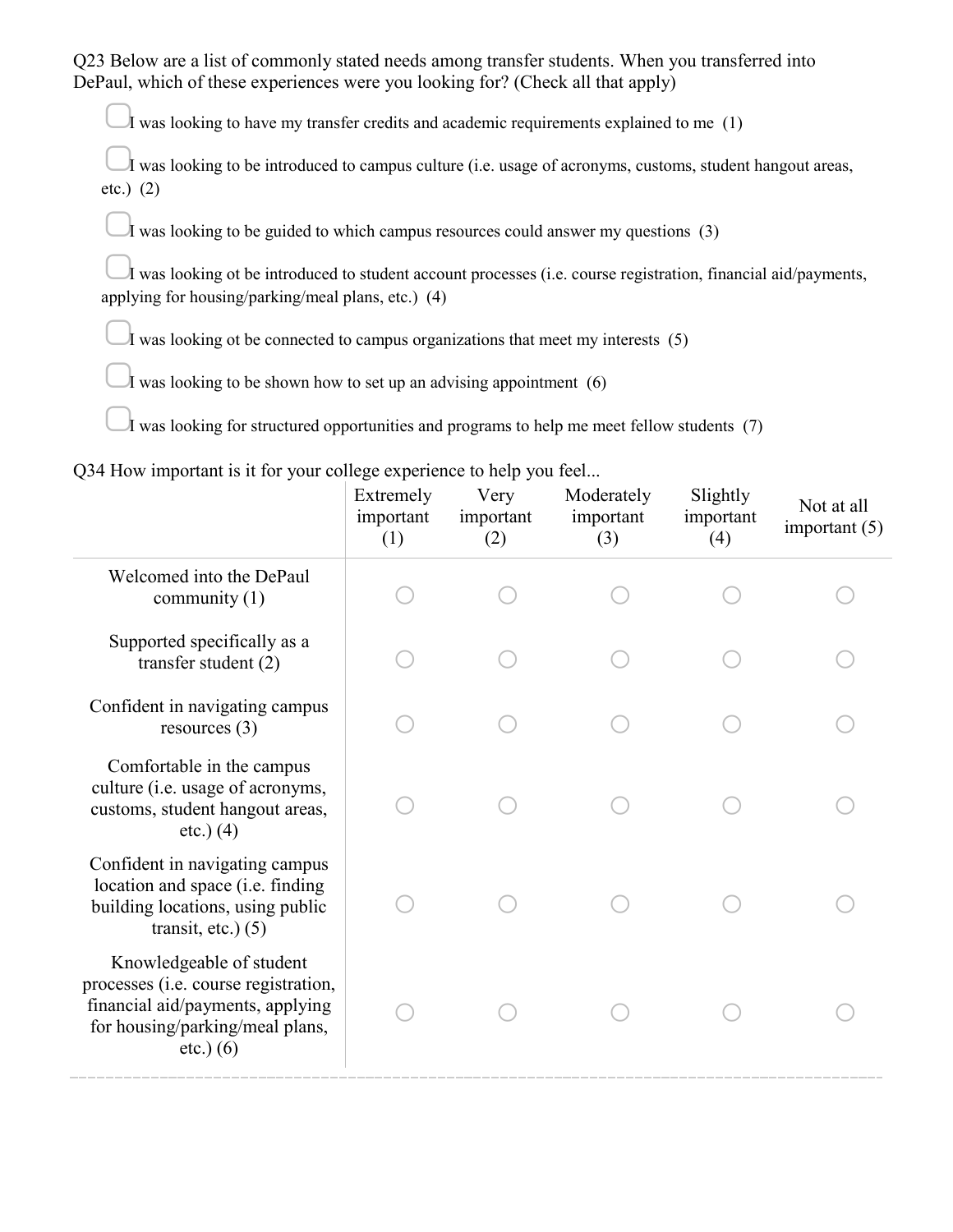Q24 Below are a list of activities provided on campus. How well did each of these activities help you feel welcomed into the DePaul community during your first quarter?

|                                                 | Extremely<br>well $(11)$ | Very well<br>(12) | Moderately<br>well $(13)$ | Slightly well<br>(14) | Not well at<br>all $(15)$ |
|-------------------------------------------------|--------------------------|-------------------|---------------------------|-----------------------|---------------------------|
| <b>Transition DePaul</b><br>Orientation (6)     |                          |                   |                           |                       |                           |
| Welcome Week<br>activities (7)                  |                          |                   |                           |                       |                           |
| College specific<br>activities (9)              |                          |                   |                           |                       |                           |
| Other campus<br>activities and resources<br>(8) |                          |                   |                           |                       |                           |

#### *Display This Question:*

*If Below are a list of activities provided on campus. How well did each of these activities help you... = Extremely well And Below are a list of activities provided on campus. How well did each of these activities help you... = Very well*

Q39 Which "other campus activities and resources" helped you to feel welcome into the DePaul community?

 $\mathcal{L}_\mathcal{L}$  , and the contribution of the contribution of the contribution of the contribution of the contribution of the contribution of the contribution of the contribution of the contribution of the contribution of

Q27 How well did each of these activities help you feel supported specifically as a transfer student at DePaul?

|                                                   | Extremely<br>well $(1)$ | Very well (2) | Moderately<br>well $(3)$ | Slightly well<br>(4) | Not well at<br>all $(5)$ |
|---------------------------------------------------|-------------------------|---------------|--------------------------|----------------------|--------------------------|
| <b>Transition DePaul</b><br>Orientation (6)       |                         |               |                          |                      |                          |
| Welcome Week<br>activities (7)                    |                         |               |                          |                      |                          |
| College specific<br>activities (9)                |                         |               |                          |                      |                          |
| Other campus<br>activities and<br>resources $(8)$ |                         |               |                          |                      |                          |

#### *Display This Question:*

*If How well did each of these activities help you feel supported specifically as a transfer student... = Extremely well And How well did each of these activities help you feel supported specifically as a transfer student... = Very well*

Q40 Which "other campus activities and resources" helped you to feel supported specifically as a transfer student at DePaul?

 $\_$  , and the contribution of the contribution of  $\mathcal{L}_\mathcal{A}$  , and the contribution of  $\mathcal{L}_\mathcal{A}$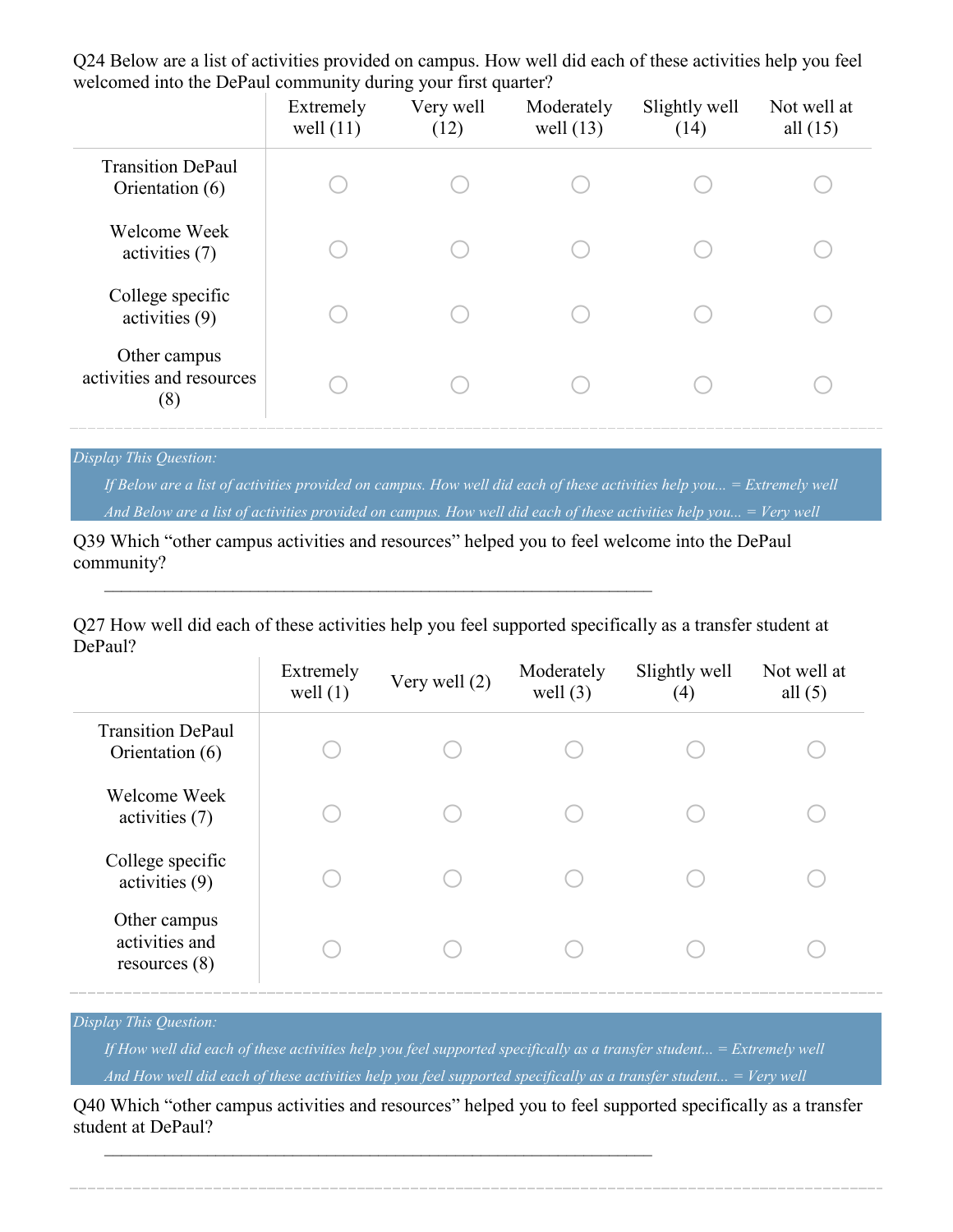| $J \sim 1$ and $J \sim 1$                         | Extremely<br>well $(1)$ | Very well (2) | Moderately<br>well $(3)$ | Slightly well<br>(4) | Extremely<br>well $(5)$ |
|---------------------------------------------------|-------------------------|---------------|--------------------------|----------------------|-------------------------|
| Transition<br>DePaul<br>Orientation<br>(6)        |                         |               |                          |                      |                         |
| Welcome<br>Week<br>activities (7)                 |                         |               |                          |                      |                         |
| College<br>specific<br>activities (9)             |                         |               |                          |                      |                         |
| Other campus<br>activities and<br>resources $(8)$ |                         |               |                          |                      |                         |

Q28 How well did each of these activities help you feel adequate in navigating campus resources during your first quarter at DePaul?

#### *Display This Question:*

*If How well did each of these activities help you feel adequate in navigating campus resources durin... = Extremely well And How well did each of these activities help you feel adequate in navigating campus resources durin... = Very well*

Q41 Which "other campus activities and resources" helped you to feel adequate in navigating campus resources during your first quarter at  $DePaul?$ 

Q36 How well did each of these activities help you feel comfortable in the campus culture (i.e. usage of acronyms, customs, student hangout areas, etc.) during your first quarter at DePaul?

|                                                 | Extremely<br>well $(1)$ | Very well (2) | Moderately<br>well $(3)$ | Slightly well<br>(4) | Not well at<br>all $(5)$ |
|-------------------------------------------------|-------------------------|---------------|--------------------------|----------------------|--------------------------|
| <b>Transition DePaul</b><br>Orientation (6)     |                         |               |                          |                      |                          |
| Welcome Week<br>activities (7)                  |                         |               |                          |                      |                          |
| College specific<br>activities (9)              |                         |               |                          |                      |                          |
| Other campus<br>activities and resources<br>(8) |                         |               |                          |                      |                          |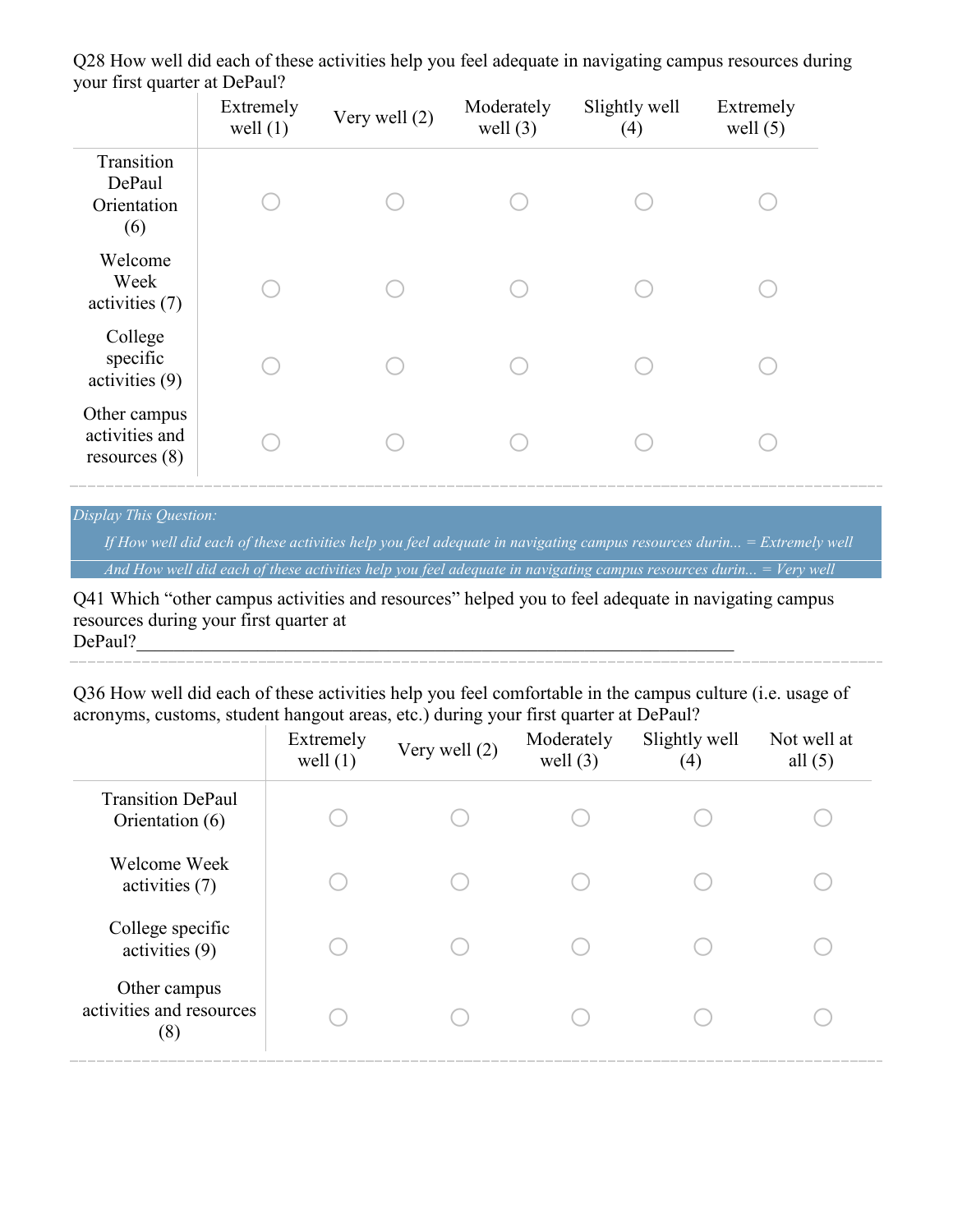#### *Display This Question:*

*If How well did each of these activities help you feel comfortable in the campus culture (i.e. usage... = Extremely well And How well did each of these activities help you feel comfortable in the campus culture (i.e. usage... = Very well*

Q42 Which "other campus activities and resources" helped you to feel comfortable in the campus culture (i.e. usage of acronyms, customs, student hangout areas, etc.) during your first quarter at DePaul?

Q37 How well did each of these activities help you feel adequate in navigating campus location and space (finding building locations, using public transit, etc.) during your first quarter at DePaul?

|                                                   | Extremely<br>well $(1)$ | Very well (2) | Moderately<br>well $(3)$ | Slightly well<br>(4) | Not well at<br>all $(5)$ |
|---------------------------------------------------|-------------------------|---------------|--------------------------|----------------------|--------------------------|
| <b>Transition DePaul</b><br>Orientation (6)       |                         |               |                          |                      |                          |
| Welcome Week<br>activities (7)                    |                         |               |                          |                      |                          |
| College specific<br>activities (9)                |                         |               |                          |                      |                          |
| Other campus<br>activities and<br>resources $(8)$ |                         |               |                          |                      |                          |

*Display This Question:*

*If How well did each of these activities help you feel adequate in navigating campus location and sp... = Extremely well And How well did each of these activities help you feel adequate in navigating campus location and sp... = Very well*

Q43 Which "other campus activities and resources" helped you to feel adequate in navigating campus location and space (finding building locations, using public transit, etc.) during your first quarter at DePaul?

 $\mathcal{L}_\mathcal{L}$  , and the contribution of the contribution of the contribution of the contribution of the contribution of the contribution of the contribution of the contribution of the contribution of the contribution of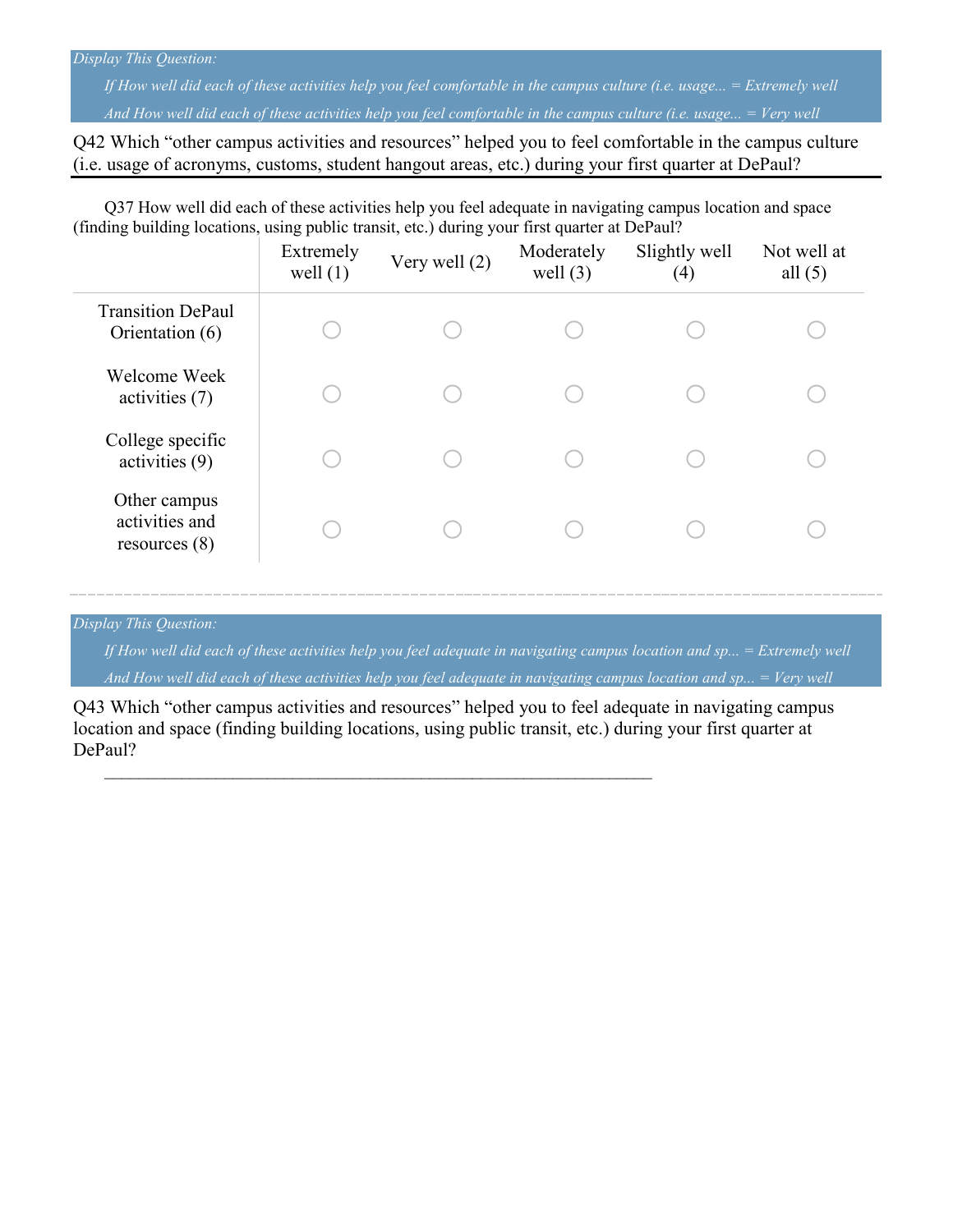Q38 How well did each of these activities help you feel knowledgeable of student processes (course registration, financial aid/payments, applying for housing/parking/meal plans, etc.) during your first quarter at DePaul?

|                                                   | Extremely<br>well $(1)$ | Very well (2) | Moderately<br>well $(3)$ | Slightly well<br>(4) | Not well at<br>all $(5)$ |
|---------------------------------------------------|-------------------------|---------------|--------------------------|----------------------|--------------------------|
| <b>Transition DePaul</b><br>Orientation (6)       |                         |               |                          |                      |                          |
| Welcome Week<br>activities (7)                    |                         |               |                          |                      |                          |
| College specific<br>activities $(9)$              |                         |               |                          |                      |                          |
| Other campus<br>activities and<br>resources $(8)$ |                         |               |                          |                      |                          |

#### *Display This Question:*

*If How well did each of these activities help you feel knowledgeable of student processes (course re... = Extremely well And How well did each of these activities help you feel knowledgeable of student processes (course re... = Very well*

Q44 Which "other campus activities and resources" helped you to feel knowledgeable of student processes (course registration, financial aid/payments, applying for housing/parking/meal plans, etc.) during your first quarter at DePaul?

 $\mathcal{L}_\mathcal{L}$  , and the contribution of the contribution of the contribution of the contribution of the contribution of the contribution of the contribution of the contribution of the contribution of the contribution of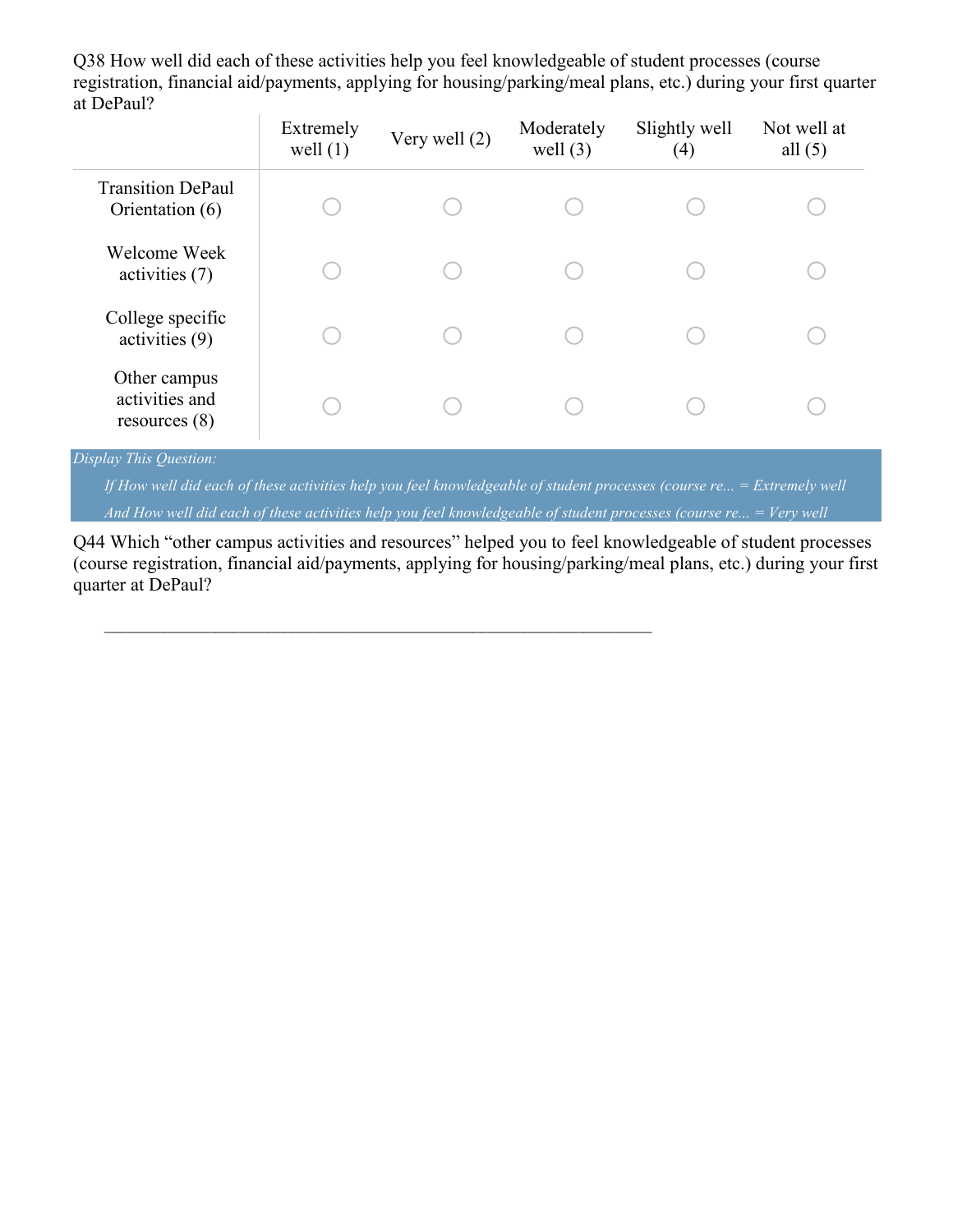Q31 Below are a few potential engagement opportunities for transfer students. Please rate how effective you think they would have been in meeting your needs during your first year at DePaul?

|                                                                                                                                                                                                                                                                                                                                                                                                                                                          | Extremely<br>effective<br>(1) | Very<br>effective $(2)$ | Moderately<br>effective $(3)$ | Slightly<br>effective $(4)$ | Not<br>effective at<br>all $(5)$ |
|----------------------------------------------------------------------------------------------------------------------------------------------------------------------------------------------------------------------------------------------------------------------------------------------------------------------------------------------------------------------------------------------------------------------------------------------------------|-------------------------------|-------------------------|-------------------------------|-----------------------------|----------------------------------|
| <b>Transfer Student Success</b><br>Coaching: Students meet<br>one on one with an<br>experienced DePaul<br>transfer student in order to<br>reflect on their time at<br>DePaul, identify strengths<br>and areas of growth, and<br>develop an action plan to<br>meet the student's idea of<br>success. Part of this action<br>plan will include<br>individualized referrals to<br>the campus resources that<br>will support the student's<br>success. $(1)$ |                               |                         |                               |                             |                                  |
| Transfer Chats: A<br>$\mathbf{b}$ .<br>group of fellow transfer<br>students gather monthly or<br>quarterly to hear from<br>faculty and staff at DePaul,<br>learn about resources and<br>engagement opportunities,<br>and build up success skills.<br>(2)                                                                                                                                                                                                 |                               |                         |                               |                             |                                  |
| <b>Transfer Socials:</b><br>c.<br>Transfer students gather for<br>food, games, city outings,<br>and other activities for the<br>sole purpose of having fun<br>and getting to know other<br>transfer students. $(3)$                                                                                                                                                                                                                                      |                               |                         |                               |                             |                                  |
| <b>Transfer Student</b><br>d.<br>Union: This would be a<br>registered student<br>organization that is<br>designed to provide support<br>and engagement<br>opportunities for transfer<br>students. (4)                                                                                                                                                                                                                                                    |                               |                         |                               |                             |                                  |

Q45 How interested would you be in participating in the following potential engagement opportunities?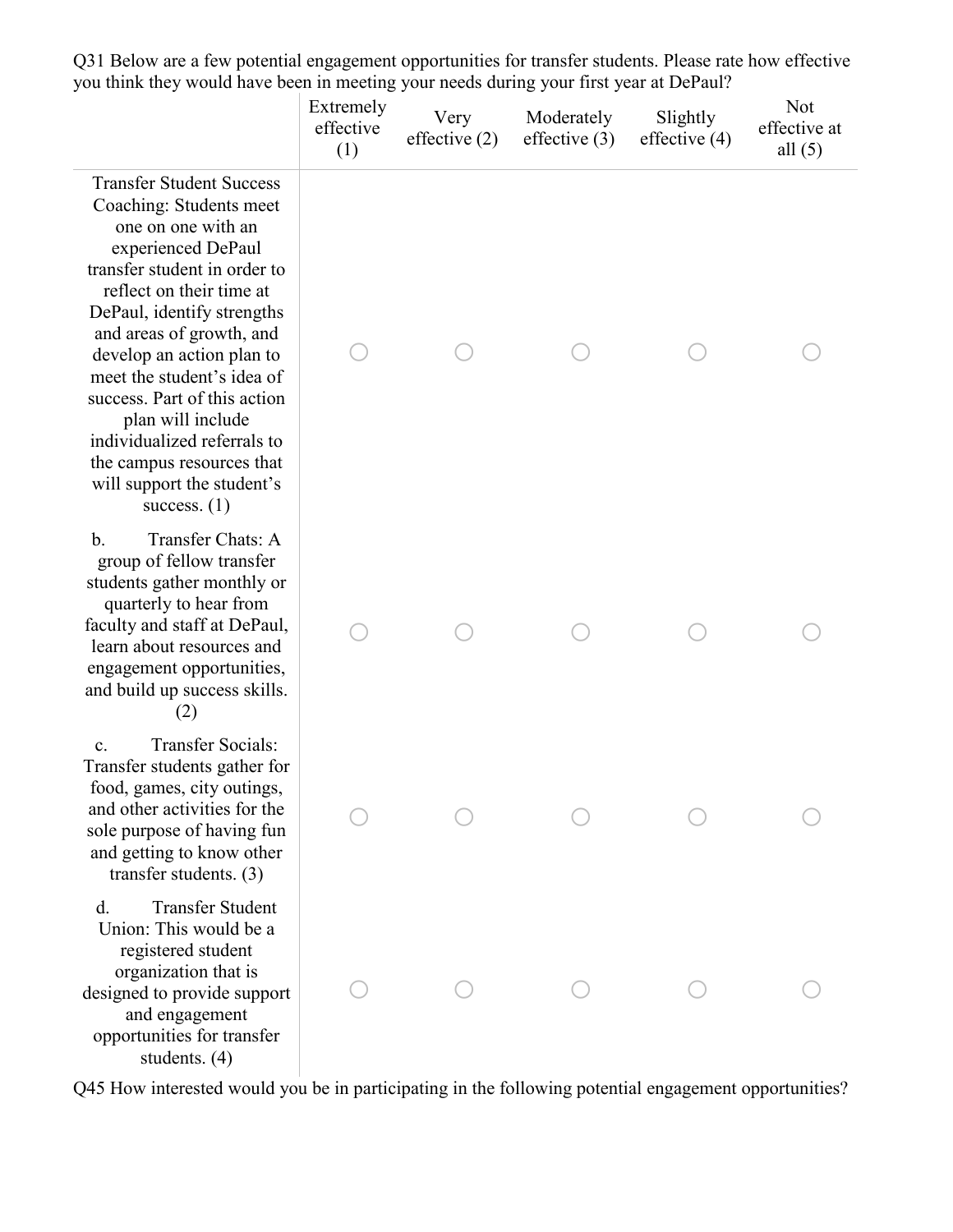|                                                           | Extremely<br>interested $(1)$ | Very<br>interested $(2)$ | Moderately<br>interested $(3)$ | Slightly<br>interested $(4)$ | Not interested at<br>all $(5)$ |
|-----------------------------------------------------------|-------------------------------|--------------------------|--------------------------------|------------------------------|--------------------------------|
| <b>Transfer Student</b><br><b>Success Coaching</b><br>(1) |                               |                          |                                |                              |                                |
| Transfer Chats (2)                                        |                               |                          |                                |                              |                                |
| <b>Transfer Socials</b><br>(3)                            |                               |                          |                                |                              |                                |
| <b>Transfer Student</b><br>Union $(4)$                    |                               |                          |                                |                              |                                |

Q22 In your opinion, how could Transition DePaul orientation better meet the needs of incoming transfer students?

 $\_$  , and the contribution of the contribution of  $\mathcal{L}_\mathcal{A}$  , and the contribution of  $\mathcal{L}_\mathcal{A}$ \_\_\_\_\_\_\_\_\_\_\_\_\_\_\_\_\_\_\_\_\_\_\_\_\_\_\_\_\_\_\_\_\_\_\_\_\_\_\_\_\_\_\_\_\_\_\_\_\_\_\_\_\_\_\_\_\_\_\_\_\_\_\_\_  $\mathcal{L}_\text{max}$  $\mathcal{L}_\text{max} = \frac{1}{2} \sum_{i=1}^n \mathcal{L}_\text{max}(\mathbf{z}_i - \mathbf{z}_i)$ \_\_\_\_\_\_\_\_\_\_\_\_\_\_\_\_\_\_\_\_\_\_\_\_\_\_\_\_\_\_\_\_\_\_\_\_\_\_\_\_\_\_\_\_\_\_\_\_\_\_\_\_\_\_\_\_\_\_\_\_\_\_\_\_

 $\mathcal{L}_\mathcal{L}$  , and the contribution of the contribution of the contribution of the contribution of the contribution of the contribution of the contribution of the contribution of the contribution of the contribution of

\_\_\_\_\_\_\_\_\_\_\_\_\_\_\_\_\_\_\_\_\_\_\_\_\_\_\_\_\_\_\_\_\_\_\_\_\_\_\_\_\_\_\_\_\_\_\_\_\_\_\_\_\_\_\_\_\_\_\_\_\_\_\_\_

 $\mathcal{L}_\mathcal{L}$  , and the contribution of the contribution of the contribution of the contribution of the contribution of the contribution of the contribution of the contribution of the contribution of the contribution of \_\_\_\_\_\_\_\_\_\_\_\_\_\_\_\_\_\_\_\_\_\_\_\_\_\_\_\_\_\_\_\_\_\_\_\_\_\_\_\_\_\_\_\_\_\_\_\_\_\_\_\_\_\_\_\_\_\_\_\_\_\_\_\_ \_\_\_\_\_\_\_\_\_\_\_\_\_\_\_\_\_\_\_\_\_\_\_\_\_\_\_\_\_\_\_\_\_\_\_\_\_\_\_\_\_\_\_\_\_\_\_\_\_\_\_\_\_\_\_\_\_\_\_\_\_\_\_\_

 $\_$  , and the contribution of the contribution of  $\mathcal{L}_\mathcal{A}$  , and the contribution of  $\mathcal{L}_\mathcal{A}$ 

 $\mathcal{L}_\mathcal{L}$  , and the contribution of the contribution of the contribution of the contribution of the contribution of the contribution of the contribution of the contribution of the contribution of the contribution of

Q46 17. In your opinion, how could DePaul better meet the needs of incoming transfer students during the first quarter?

\_\_\_\_\_\_\_\_\_\_\_\_\_\_\_\_\_\_\_\_\_\_\_\_\_\_\_\_\_\_\_\_\_\_\_\_\_\_\_\_\_\_\_\_\_\_\_\_\_\_\_\_\_\_\_\_\_\_\_\_\_\_\_\_

Q19 What other new programs or engagement opportunities do you think would better meet your needs as a transfer student during your first year at DePaul?

Q1 How old are you?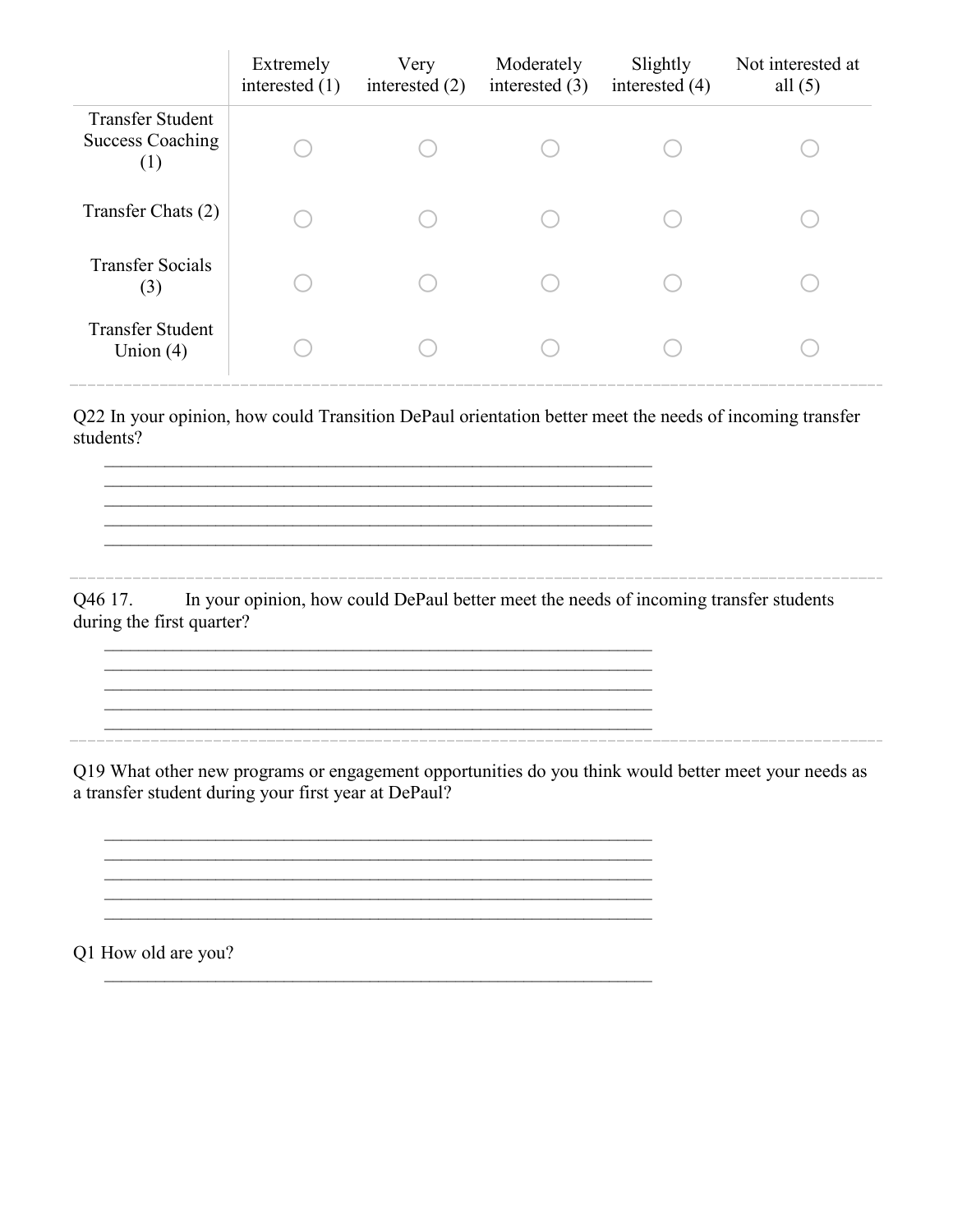Q47 How would you describe yourself (Select all that apply) ▢American Indian, Alaska Native, or Native Hawaiian (1) ▢Asian American or Pacific Islander (2) Biracial or Multiracial (3) Black or African American, or Person of African Descent (4) ▢Latina/o, Chicana/o, or Hispanic (5) Middle Eastern, Arab, Persian, or West Asian (6) White or Person of European Descent (7)  $\bar{I}$  do not wish to identify (8)

Q48 Do you identify as a first-generation college student?

 $\bigcirc$  Yes (1)

 $\bigcirc$  No (2)

 $\bigcirc$  I do not wish to identify (3)

Q49 To which gender do you most identify?

 $\bigcirc$  Man (1)

 $\bigcup$  Woman (2)

Trans man  $(3)$ 

 $\bigcirc$  Trans woman (4)

 $\bigcirc$  Genderqueer/Gender non-conforming (5)

 $\bigcirc$  Prefer to self-describe (6)

 $\bigcirc$  I do not wish to identify (7)

#### Q3 Where are you living?

 $\bigcirc$  On-campus (1)

 $\bigcirc$  Off campus, within Lincoln Park or adjacent neighborhoods (2)

 $\bigcirc$  Off-campus, within Chicago city limits (3)

 $\bigcirc$  Off-campus, outside Chicago city limits (4)

 $\bigcirc$  I do not wish to identify (5)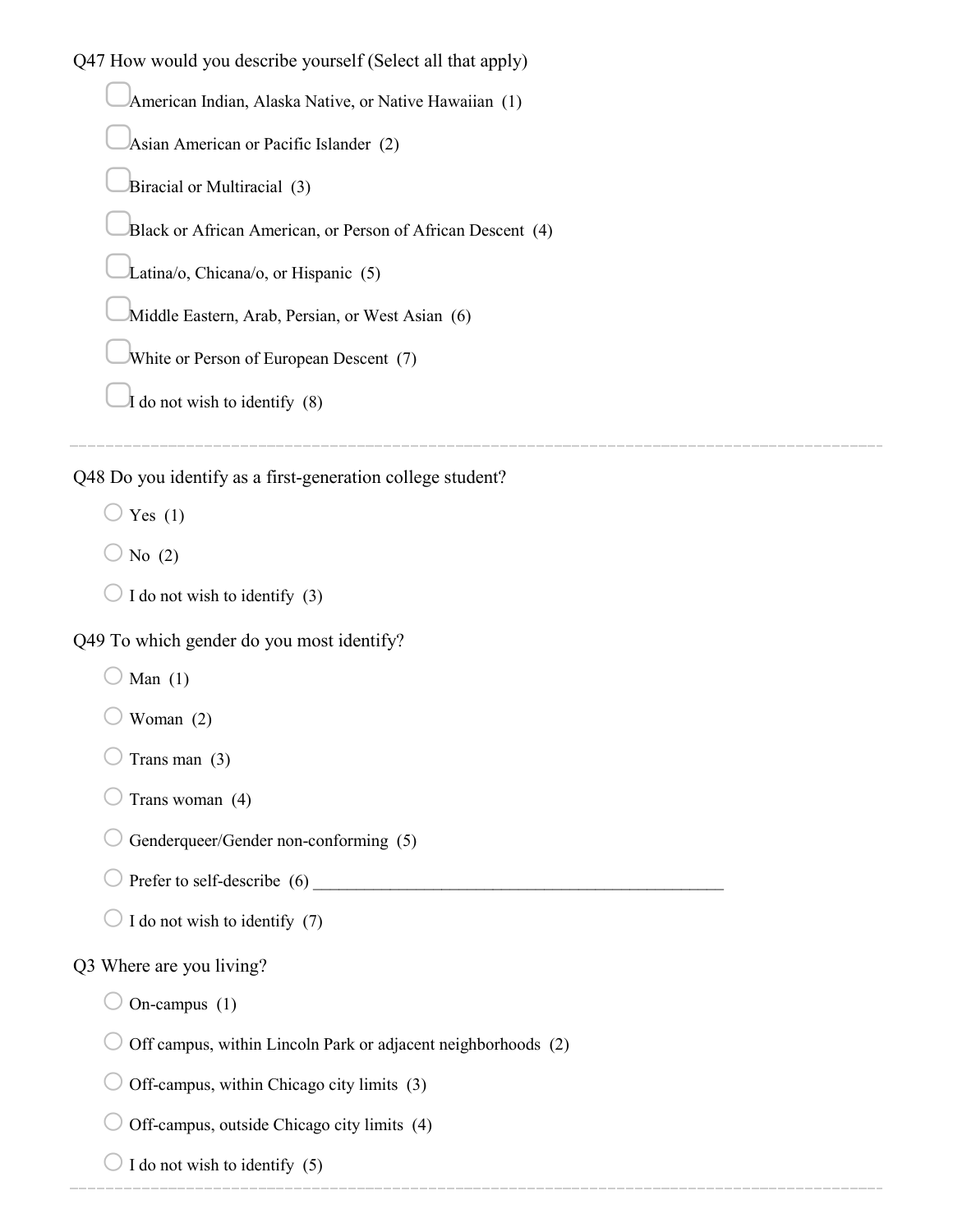Q50 Who are you living with?

- $\bigcirc$  Non-familial roommates, DePaul students (1)
- $\bigcirc$  Non-familial roommates, not DePaul students (2)
- $\bigcirc$  Significant others/family (3)
- $\bigcirc$  I live by myself (4)
- $\bigcirc$  I do not wish to identify (5)

**End of Block: Default Question Block**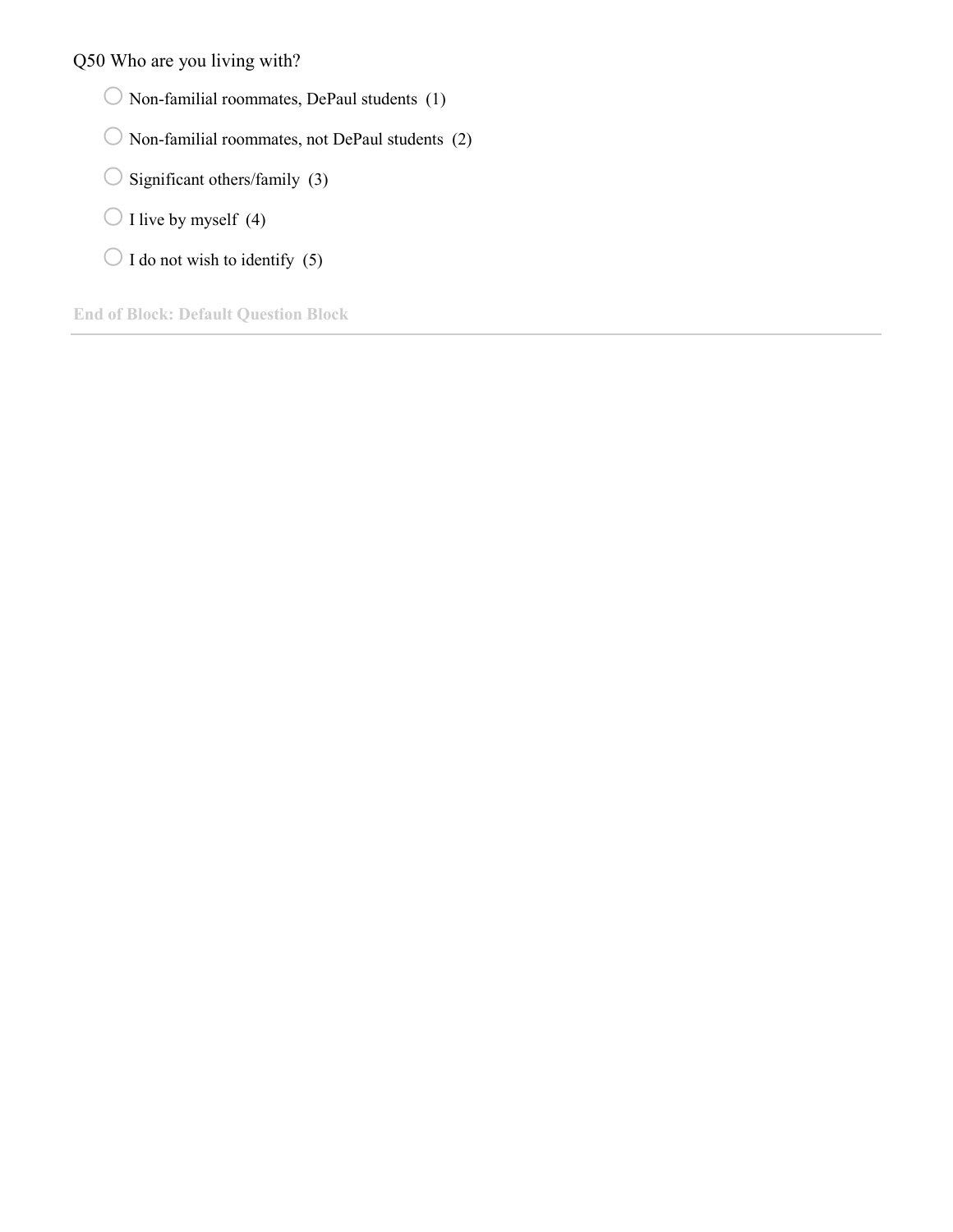| Subject: Transfer students, we want to hear from you! |  |
|-------------------------------------------------------|--|
|-------------------------------------------------------|--|

**DEPAUL UNIVERSITY DIVISION OF STUDENT AFFAIRS** 

Dear Transfer Student-

My name is Ashlee Schrock, a staff member in the Office of New Student and Family Engagement here at DePaul University. I am passionate about understanding the needs of our transfer students here at DePaul, and finding ways to better support their transition. Therefore, I am writing to request your participation in my current research project focusing on the needs of transfer students. This voluntary research survey is specific to our new transfer students here at DePaul, who started this fall and attended Transition DePaul over the summer.

Students who participate in this anonymous research survey will help our office identify better ways to support students in their transition to DePaul. Completing this research survey will take approximately 15 minutes of your time. Students who complete this research survey will be entered to win either one of two Amazon Echo smart speakers (valued at \$99.99), or one of two Echo Dot & Fire TV Stick bundles (valued at \$89.98). Additionally, the first 50 students who complete the research survey will receive a \$10 visa gift card.

If you are willing to participate in this research survey, please click here. If the research survey does not open automatically, please copy and paste the following link to your internet browser's address bar:

#### http://depaul.qualtrics.com/jfe/form/SV cLQ48qRrQsPrdK5

Thank you so much for your participation and assistance with this research survey. If you have questions about this research survey, you can e-mail me at **aschrock@depaul.edu**. Your input is incredibly valuable and will be used to better serve the needs of our transfer students here at DePaul.

Sincerely,

Ashlee Schrock, M.Ed.

IRB Protocol Number #AS121718ADM

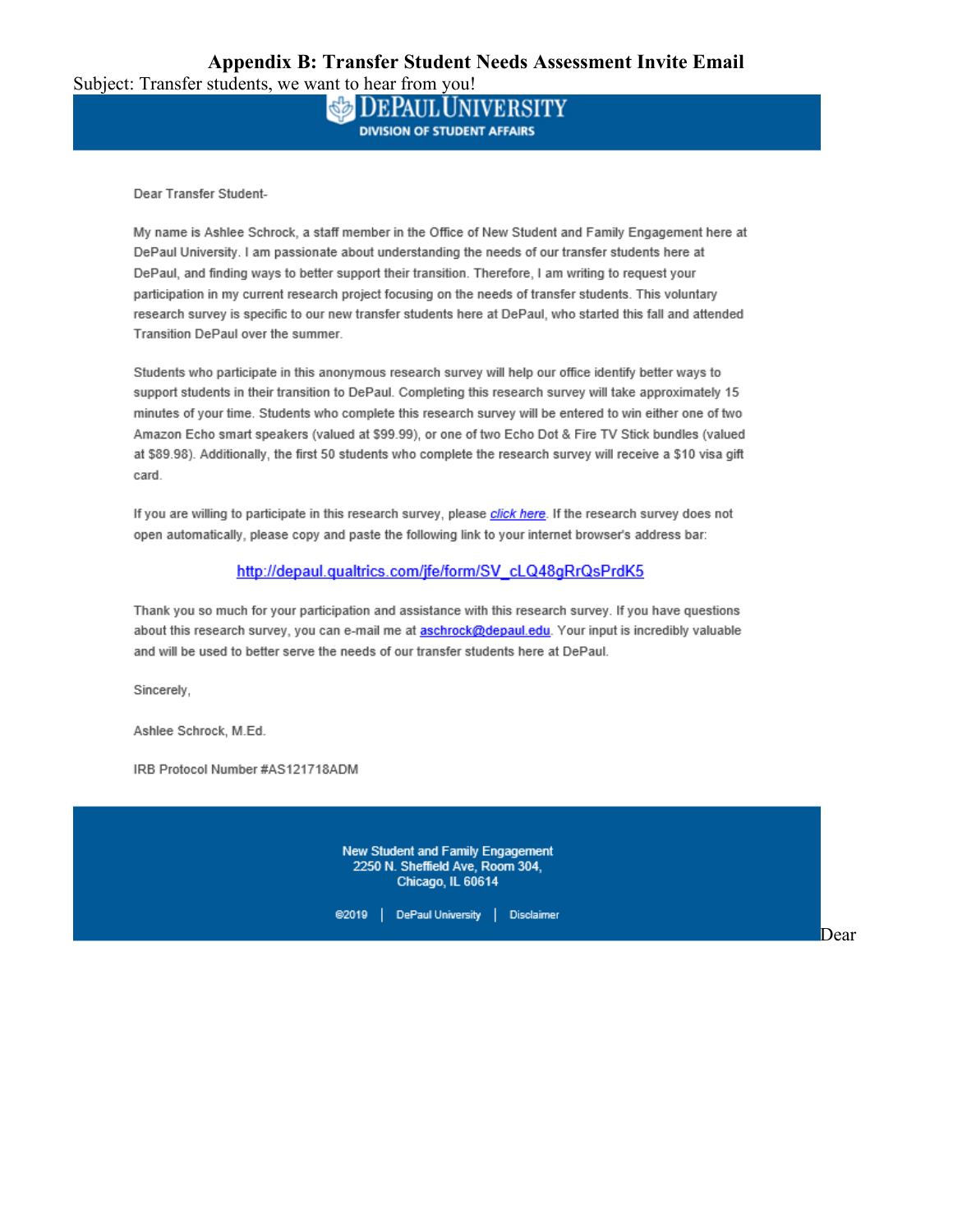**Appendix C: Transfer Student Needs Assessment Invite Email 1st Reminder** Subject Line: Tell us what transfer students need!

> **DEPAUL UNIVERSITY DIVISION OF STUDENT AFFAIRS**

Dear Transfer Student-

My name is Ashlee Schrock, a staff member in the Office of New Student and Family Engagement here at DePaul University. I am passionate about understanding the needs of our transfer students here at DePaul, and finding ways to better support their transition. Therefore, I am writing to request your participation in my current research project focusing on the needs of transfer students. This voluntary research survey is specific to our new transfer students here at DePaul, who started this fall and attended Transition DePaul over the summer.

Students who participate in this anonymous research survey will help our office identify better ways to support students in their transition to DePaul. Completing this research survey will take approximately 15 minutes of your time. Students who complete this research survey will be entered to win either one of two Amazon Echo smart speakers (valued at \$99.99), or one of two Echo Dot & Fire TV Stick bundles (valued at \$89.98). Additionally, the first 50 students who complete the research survey will receive a \$10 visa gift card.

If you have already completed this research survey, thank you for your participating. If you are willing to participate in this research survey, please click here. If the survey does not open automatically, please copy and paste the following link to your internet browser's address bar:

#### http://depaul.qualtrics.com/jfe/form/SV\_cLQ48qRrQsPrdK5

Thank you so much for your participation and assistance with this research survey. If you have questions about this research survey, you can e-mail me at aschrock@depaul.edu. Your input is incredibly valuable and will be used to better serve the needs of our transfer students here at DePaul.

Sincerely,

Ashlee Schrock, M.Ed.

IRB Protocol Number #AS121718ADM



**Appendix D: Transfer Student Needs Assessment Invite Email Final Reminder** Subject Line: Transfer student, last chance to share your voice!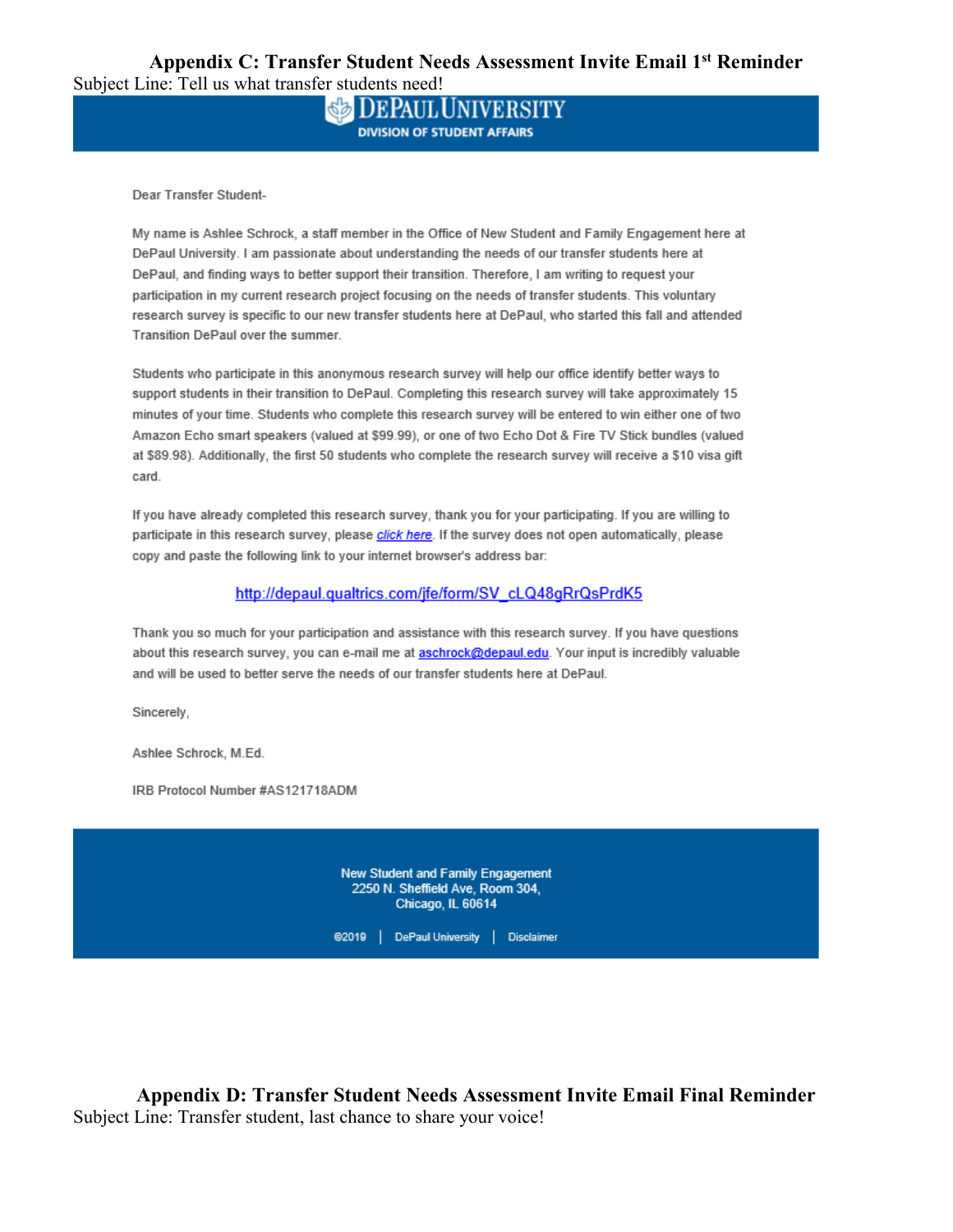Dear Transfer Student-

#### If you have already completed this research survey, please disregard this message.

My name is Ashlee Schrock, a staff member in the Office of New Student and Family Engagement here at DePaul University. I am passionate about understanding the needs of our transfer students here at DePaul, and finding ways to better support their transition. Therefore, I am writing to request your participation in my current research project focusing on the needs of transfer students. This voluntary research survey is specific to our new transfer students here at DePaul, who started this fall and attended Transition DePaul over the summer.

Students who participate in this anonymous research survey will help our office identify better ways to support students in their transition to DePaul. Completing this research survey will take approximately 15 minutes of your time. Students who complete this research survey will be entered to win either one of two Amazon Echo smart speakers (valued at \$99.99), or one of two Echo Dot & Fire TV Stick bundles (valued at \$89.98). Additionally, the first 50 students who complete the research survey will receive a \$10 visa gift card

If you have already completed this research survey, thank you for your participating. If you are willing to participate in this research survey, please click here. Please note that the survey will close on Monday, February 4th. If the survey does not open automatically, please copy and paste the following link to your internet browser's address bar:

#### http://depaul.qualtrics.com/jfe/form/SV cLQ48qRrQsPrdK5

Thank you so much for your participation and assistance with this research survey. If you have questions about this research survey, you can e-mail me at aschrock@depaul.edu. Your input is incredibly valuable and will be used to better serve the needs of our transfer students here at DePaul.

Sincerely,

Ashlee Schrock, M.Ed.

IRB Protocol Number #AS121718ADM

**Appendix E: Transfer Student Needs Assessment End of Survey Message**

Thank you for completing this research survey on the needs of transfer students at DePaul University. Please follow the link below and provide your contact information to be entered to win either one of two Amazon Echo smart speakers (valued at \$99.99), or one of two Echo Dot & Fire TV Stick bundles (valued at \$89.98). Additionally, the first 50 students who complete the research survey will receive a \$10 visa gift card.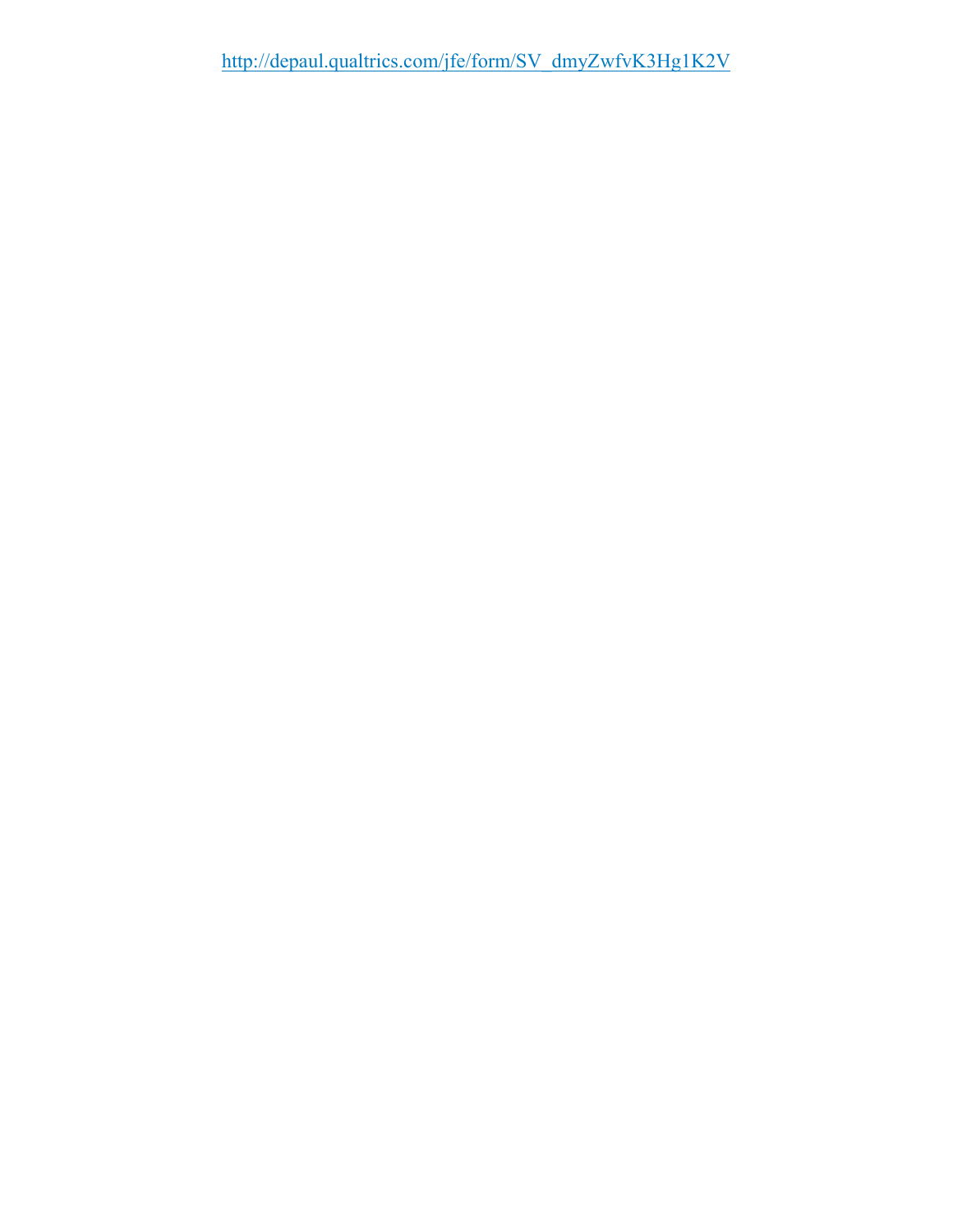# **Appendix F: Transfer Student Needs Assessment Incentive Form**

Q1 Please provide your contact information in order to be entered to win the incentives for this research survey.

o Name (1) \_\_\_\_\_\_\_\_\_\_\_\_\_\_\_\_\_\_\_\_\_\_\_\_\_\_\_\_\_\_\_\_\_\_\_\_\_\_\_\_\_\_\_\_\_\_\_\_

o Email Address (2) \_\_\_\_\_\_\_\_\_\_\_\_\_\_\_\_\_\_\_\_\_\_\_\_\_\_\_\_\_\_\_\_\_\_\_\_\_\_\_\_\_\_\_\_\_\_\_\_

oPhone Number (3) \_\_\_\_\_\_\_\_\_\_\_\_\_\_\_\_\_\_\_\_\_\_\_\_\_\_\_\_\_\_\_\_\_\_\_\_\_\_\_\_\_\_\_\_\_\_\_\_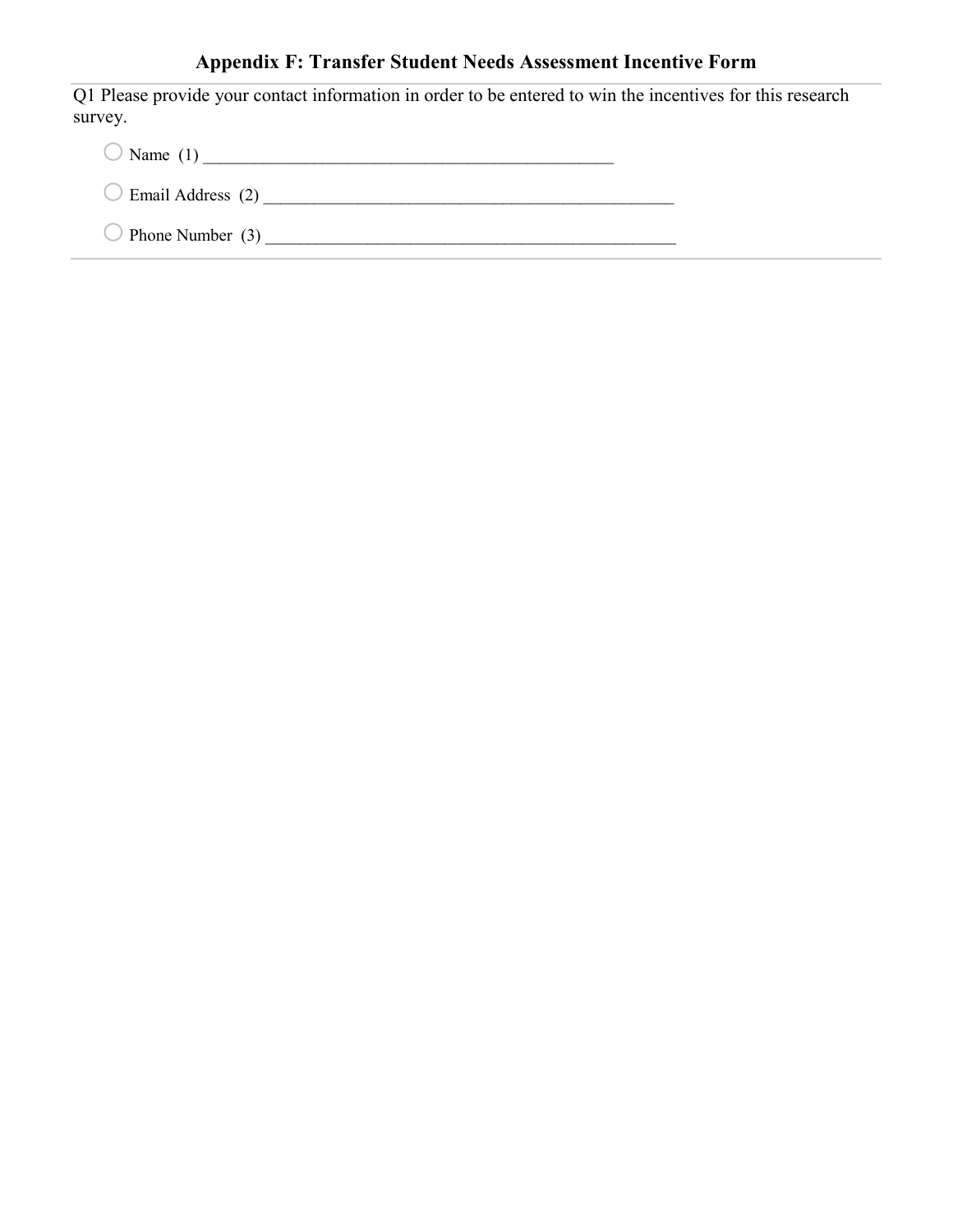|                                                        | # of Survey        | % of Survey        | # of All         | $%$ of All       |
|--------------------------------------------------------|--------------------|--------------------|------------------|------------------|
|                                                        | <b>Respondents</b> | <b>Respondents</b> | <b>Transfers</b> | <b>Transfers</b> |
| <b>White or Person of European Descent</b>             | 87                 | 50.5%              | 543              | 42.6%            |
| Latina/o, Chicana/o, or Hispanic                       | 31                 | 18%                | 300              | 23.5%            |
| Asian American or Pacific Islander                     | 21                 | $12.2\%$           | 156              | $12.2\%$         |
| <b>Black or African American, or Person of African</b> | 12                 | $6.9\%$            | 133              | 10.4%            |
| <b>Descent</b>                                         |                    |                    |                  |                  |
| Middle Eastern, Arab, Persian, or West Asian           | 9                  | $5.2\%$            | Unknown          | Unknown          |
| <b>Biracial or Multiracial</b>                         | 7                  | $4\%$              | 60               | $4.7\%$          |
| I do not wish to identify                              | 5                  | 3%                 | Unknown          | Unknown          |
| American Indian, Alaska Native, or Native              | $\theta$           | $0\%$              | 5                | .4%              |
| Hawaiian                                               |                    |                    |                  |                  |
| <b>Unknown</b>                                         |                    |                    | 26               | $2\%$            |
|                                                        |                    |                    |                  |                  |
| <b>Total</b>                                           | 172                |                    | 1272             |                  |

**Appendix G : Racial/Ethnic Identity of Respondents and All Transfers**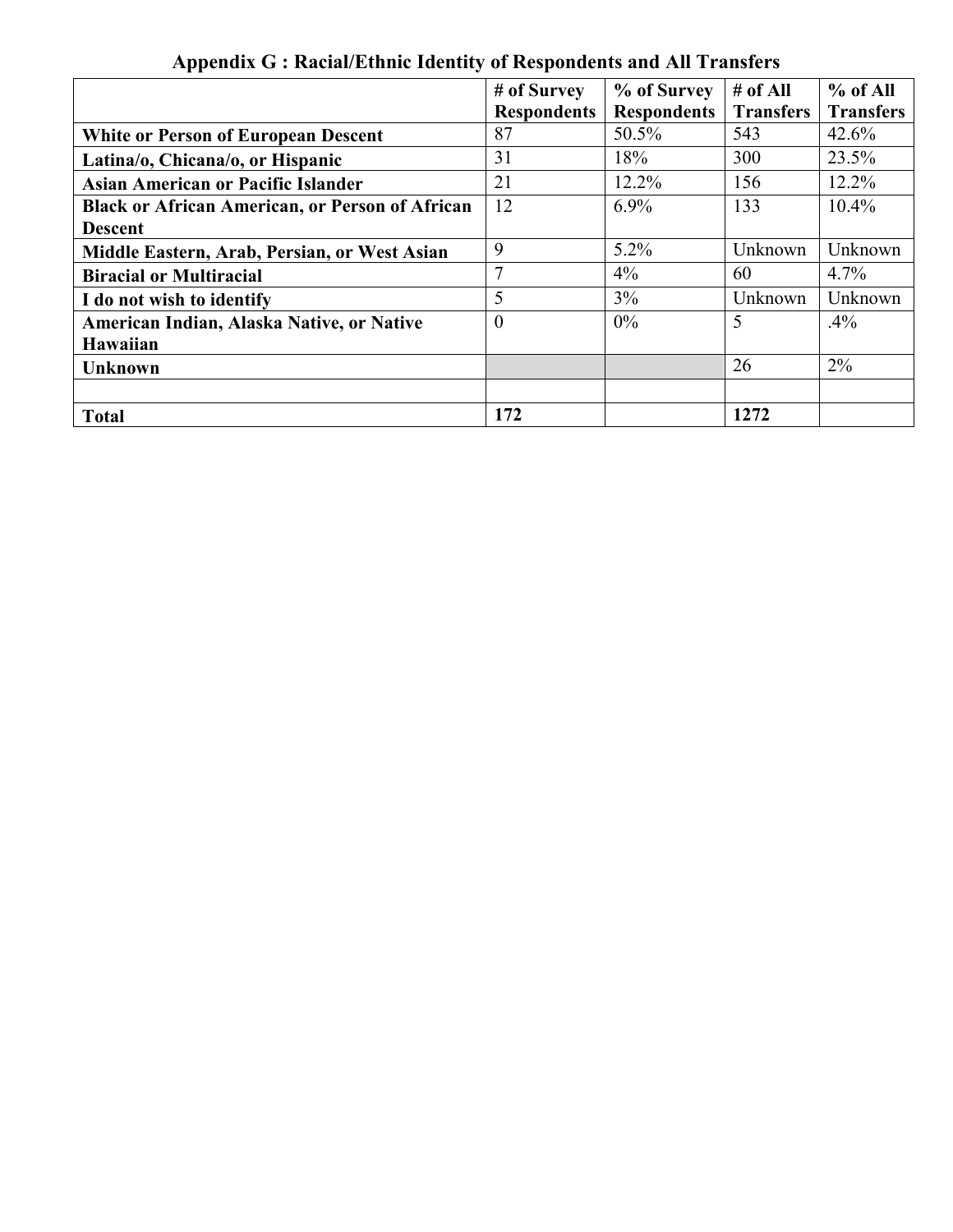| Off campus, outside Chicago city limits     | 54  | 34.30% |
|---------------------------------------------|-----|--------|
| Off campus, within Chicago city limits      | 38  | 24.20% |
| <b>On-campus</b>                            | 37  | 23.50% |
| Off campus, within Lincoln Park or adjacent |     |        |
| neighborhoods                               | 27  | 17.20% |
| I do not wish to identify                   |     |        |
|                                             | 157 |        |

**Appendix H: Living Location of Survey Respondents**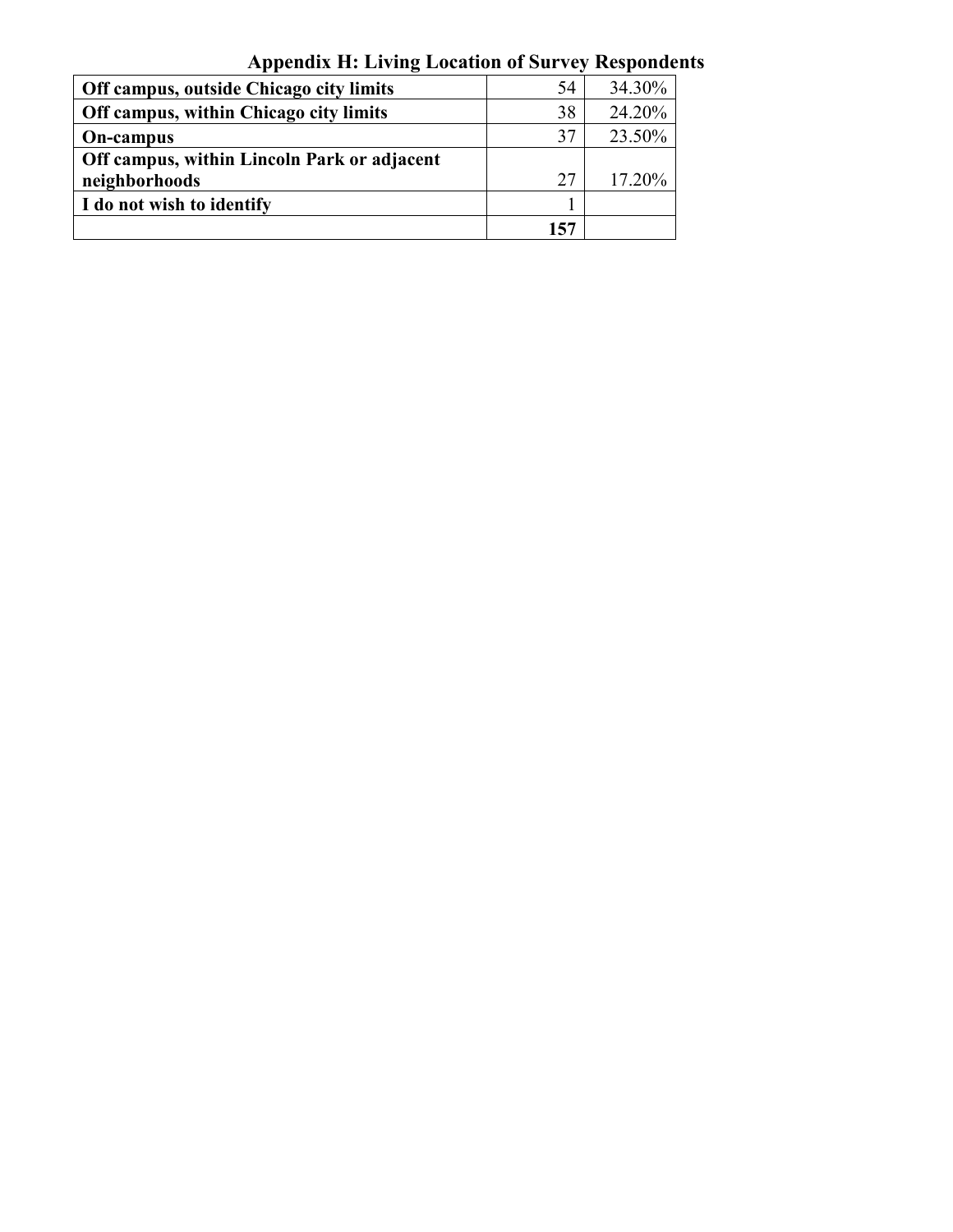| feel"                            |                  |             |                  |                 |            |              |
|----------------------------------|------------------|-------------|------------------|-----------------|------------|--------------|
|                                  | <b>Extremely</b> | <b>Very</b> | <b>Moderatel</b> | <b>Slightly</b> | Not at all | <b>Total</b> |
|                                  | important        | important   | y                | importa         | importa    |              |
|                                  |                  |             | important        | nt              | nt         |              |
| <b>Welcomed into the DePaul</b>  | 74 (47.2%)       | 66 (37%)    | $30(16.8\%)$     | $6(3.4\%)$      | $2(1.1\%)$ | 178          |
| community                        |                  |             |                  |                 |            | $(100\%)$    |
| Supported specifically as a      | 66 (37%)         | 55          | 41 $(23%)$       | 11              | $5(2.8\%)$ | 178          |
| transfer student                 |                  | $(30.9\%)$  |                  | $(6.2\%)$       |            | $(100\%)$    |
| Confident in navigating          | 88 (49.4%)       | 70          | $19(10.7\%)$     | $1(.5\%)$       | $0(0\%)$   | 178          |
| campus resources                 |                  | $(39.3\%)$  |                  |                 |            | $(100\%)$    |
| Comfortable in the campus        | 63 (35.3%)       | 56          | 46 (25.8%)       | 11              | $2(1.1\%)$ | 178          |
| culture (i.e. usage of acronyms, |                  | $(31.5\%)$  |                  | $(6.2\%)$       |            | $(100\%)$    |
| customs, student hangout         |                  |             |                  |                 |            |              |
| areas, etc.)                     |                  |             |                  |                 |            |              |
| <b>Confident in navigating</b>   | 94 (52.8%)       | 65          | $19(10.7\%)$     | $0(0\%)$        | $0(0\%)$   | 178          |
| campus location and space (i.e.  |                  | $(36.5\%)$  |                  |                 |            | $(100\%)$    |
| finding building locations,      |                  |             |                  |                 |            |              |
| using public transit, etc.)      |                  |             |                  |                 |            |              |
| Knowledgeable of student         | 119              | 46          | $12(6.7\%)$      | $0(0\%)$        | $1(.5\%)$  | 178          |
| processes (i.e. course           | $(66.8\%)$       | $(25.8\%)$  |                  |                 |            | $(100\%)$    |
| registration, financial          |                  |             |                  |                 |            |              |
| aid/payments, applying for       |                  |             |                  |                 |            |              |
| housing/parking/meals plans,     |                  |             |                  |                 |            |              |
| etc.)                            |                  |             |                  |                 |            |              |

# **Appendix I: Survey Response to "How important is it for your college experience to help you**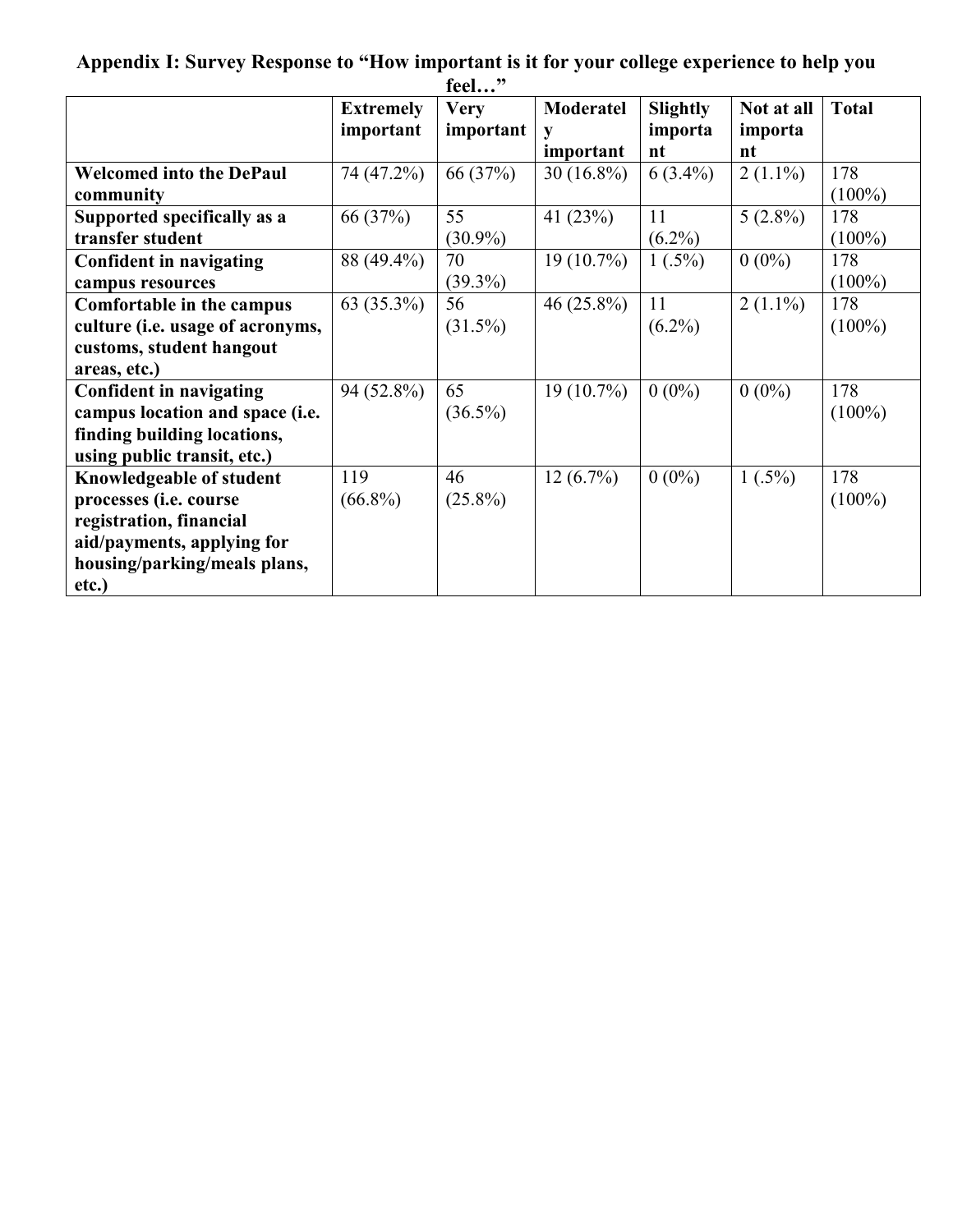**Appendix J – Survey Response: How important is it for your college experience to help you feel…**

|                                                                                                                                                         | <b>Important (Extremely &amp; Very)</b> |                                                     |                                     |                                                        |  |  |
|---------------------------------------------------------------------------------------------------------------------------------------------------------|-----------------------------------------|-----------------------------------------------------|-------------------------------------|--------------------------------------------------------|--|--|
|                                                                                                                                                         | <b>All Respondents</b>                  | White or<br>Person of<br>European<br><b>Descent</b> | Latina/o, Chicana/o,<br>or Hispanic | <b>Asian American</b><br>or Pacific<br><b>Islander</b> |  |  |
| <b>Welcomed into the</b><br><b>DePaul community</b>                                                                                                     | 140/178 (78.6%)                         | 51/87 (58.6%)                                       | 20/31 (64.5%)                       | $12/21(57.1\%)$                                        |  |  |
| <b>Supported specifically as</b><br>a transfer student                                                                                                  | 121/178 (67.9%)                         | 51/87 (58.6%)                                       | 18/31 (58%)                         | $12/21(57.1\%)$                                        |  |  |
| <b>Confident in navigating</b><br>campus resources                                                                                                      | 158/178 (88.7%)                         | 51/87 (58.6%)                                       | 21/31 (67.7%)                       | $11/21(52.4\%)$                                        |  |  |
| <b>Comfortable in the</b><br>campus culture (i.e.<br>usage of acronyms,<br>customs, student<br>hangout areas, etc.)                                     | 119/178 (66.8%)                         | 50/87 (57.5%)                                       | 20/31 (64.5%)                       | $11/21(52.4\%)$                                        |  |  |
| <b>Confident in navigating</b><br>campus location and<br>space (i.e. finding<br>building locations, using<br>public transit, etc.)                      | 159/178 (89.3%)                         | 54/87 (62.1%)                                       | 20/31 (64.5%)                       | $12/21(57.1\%)$                                        |  |  |
| Knowledgeable of<br>student processes (i.e.<br>course registration,<br>financial aid/payments,<br>applying for<br>housing/parking/meals<br>plans, etc.) | 119/178 (92.7%)                         | 59/87 (67.8%)                                       | 23/31 (74.2%)                       | 16/21(76.2%)                                           |  |  |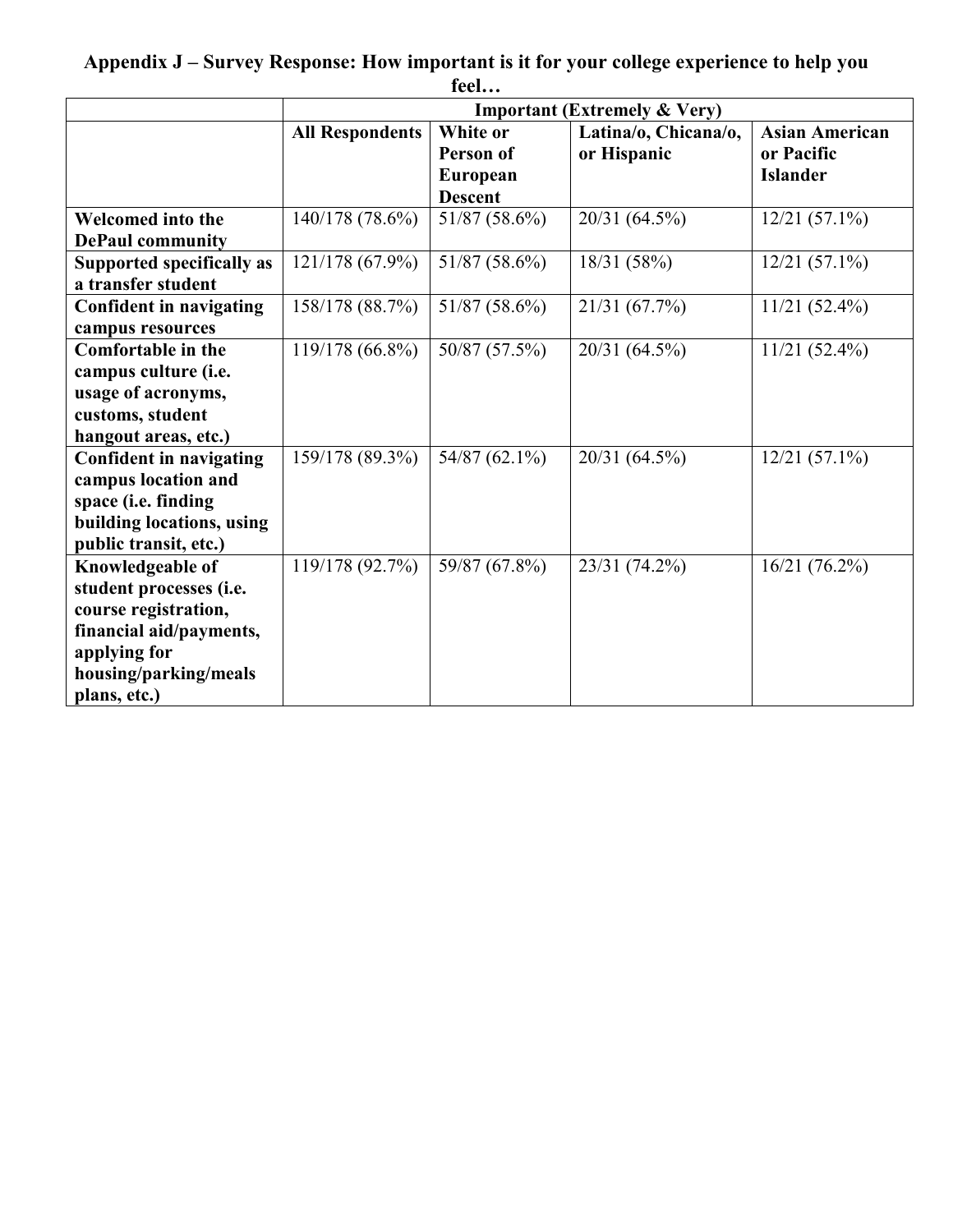| adequate in navigating campus resources |                  |              |                                                  |                      |                  |  |  |
|-----------------------------------------|------------------|--------------|--------------------------------------------------|----------------------|------------------|--|--|
|                                         | <b>Extremely</b> | Very well    | <b>Moderately</b>                                | <b>Slightly well</b> | <b>Extremely</b> |  |  |
|                                         | well             |              | well                                             |                      | well             |  |  |
| <b>Transition DePaul</b>                | 58/172           | 51/172       | 41/172                                           | 22/172               | N/A              |  |  |
|                                         | $(33.7\%)$       | $(29.6\%)$   | $(23.8\%)$                                       | $(12.8\%)$           |                  |  |  |
| <b>Welcome Week</b>                     | 37/172           | 34/172       | 55/172                                           | 46/172               | N/A              |  |  |
| <b>Activities</b>                       | $(21.5\%)$       | $(19.7\%)$   | $(32.0\%)$                                       | (26.7%)              |                  |  |  |
| <b>College specific</b>                 | 36/172           | 34/172       | 56/172                                           | 46/172               | N/A              |  |  |
| activities                              | $(21.0\%)$       | $(19.7\%)$   | $(32.5\%)$                                       | (26.7%)              |                  |  |  |
| <b>Other campus</b>                     | 31/172           | 36/172       | 58/172                                           | $\frac{47}{172}$     | N/A              |  |  |
| activities and                          | $(18.0\%)$       | $(21.0\%)$   | $(33.7\%)$                                       | (27.3%)              |                  |  |  |
| resources                               |                  |              |                                                  |                      |                  |  |  |
|                                         |                  |              | adequate in navigating campus location and space |                      |                  |  |  |
|                                         | <b>Extremely</b> | Very well    | <b>Moderately</b>                                | <b>Slightly well</b> | Not well at all  |  |  |
|                                         | well             |              | well                                             |                      |                  |  |  |
| <b>Transition DePaul</b>                | 52/167           | 52/167       | 33/167                                           | 18/167               | 12/167(7.2%)     |  |  |
|                                         | $(31.1\%)$       | $(31.1\%)$   | $(19.7\%)$                                       | $(10.7\%)$           |                  |  |  |
| <b>Welcome Week</b>                     | 37/167           | 27/167       | 46/167                                           | $\frac{29}{167}$     | 28/167           |  |  |
| <b>Activities</b>                       | $(22.1\%)$       | $(16.1\%)$   | $(27.5\%)$                                       | $(17.3\%)$           | $(16.7\%)$       |  |  |
| <b>College specific</b>                 | 31/167           | 26/167       | 52/167                                           | 31/167               | 27/167           |  |  |
| activities                              | $(22.1\%)$       | $(15.5\%)$   | $(31.1\%)$                                       | $(22.1\%)$           | $(16.1\%)$       |  |  |
| <b>Other campus</b>                     | 39/167           | 29/167       | 45/167                                           | 29/167               | 25/167           |  |  |
| activities and                          | $(23.3\%)$       | $(17.3\%)$   | $(26.9\%)$                                       | $(17.3\%)$           | $(15.0\%)$       |  |  |
| resources                               |                  |              |                                                  |                      |                  |  |  |
|                                         |                  |              | knowledgeable of student processes               |                      |                  |  |  |
|                                         | <b>Extremely</b> | Very well    | <b>Moderately</b>                                | <b>Slightly well</b> | Not well at all  |  |  |
|                                         | well             |              | well                                             |                      |                  |  |  |
| <b>Transition DePaul</b>                | 64(38.3%)        | 53 $(31.7%)$ | $\overline{21(12.5\%)}$                          | 22 (13.2%)           | $7(4.2\%)$       |  |  |
| <b>Welcome Week</b>                     | 29 (17.3%)       | $27(16.1\%)$ | 45 (26.9%)                                       | 29 (17.3%)           | $37(22.1\%)$     |  |  |
| <b>Activities</b>                       |                  |              |                                                  |                      |                  |  |  |
| <b>College specific</b>                 | 31 $(22.1\%)$    | $26(15.5\%)$ | 41 (24.5%)                                       | 35 (20.9%)           | 34 (20.3%)       |  |  |
| activities                              |                  |              |                                                  |                      |                  |  |  |
| <b>Other campus</b>                     | $32(19.1\%)$     | $32(19.1\%)$ | 38 (22.7%)                                       | 31 $(22.1\%)$        | 34 (20.3%)       |  |  |
| activities and                          |                  |              |                                                  |                      |                  |  |  |
| resources                               |                  |              |                                                  |                      |                  |  |  |

**Appendix K: Survey Response to "How well did the following activities help you feel…"**

 $\overline{a}$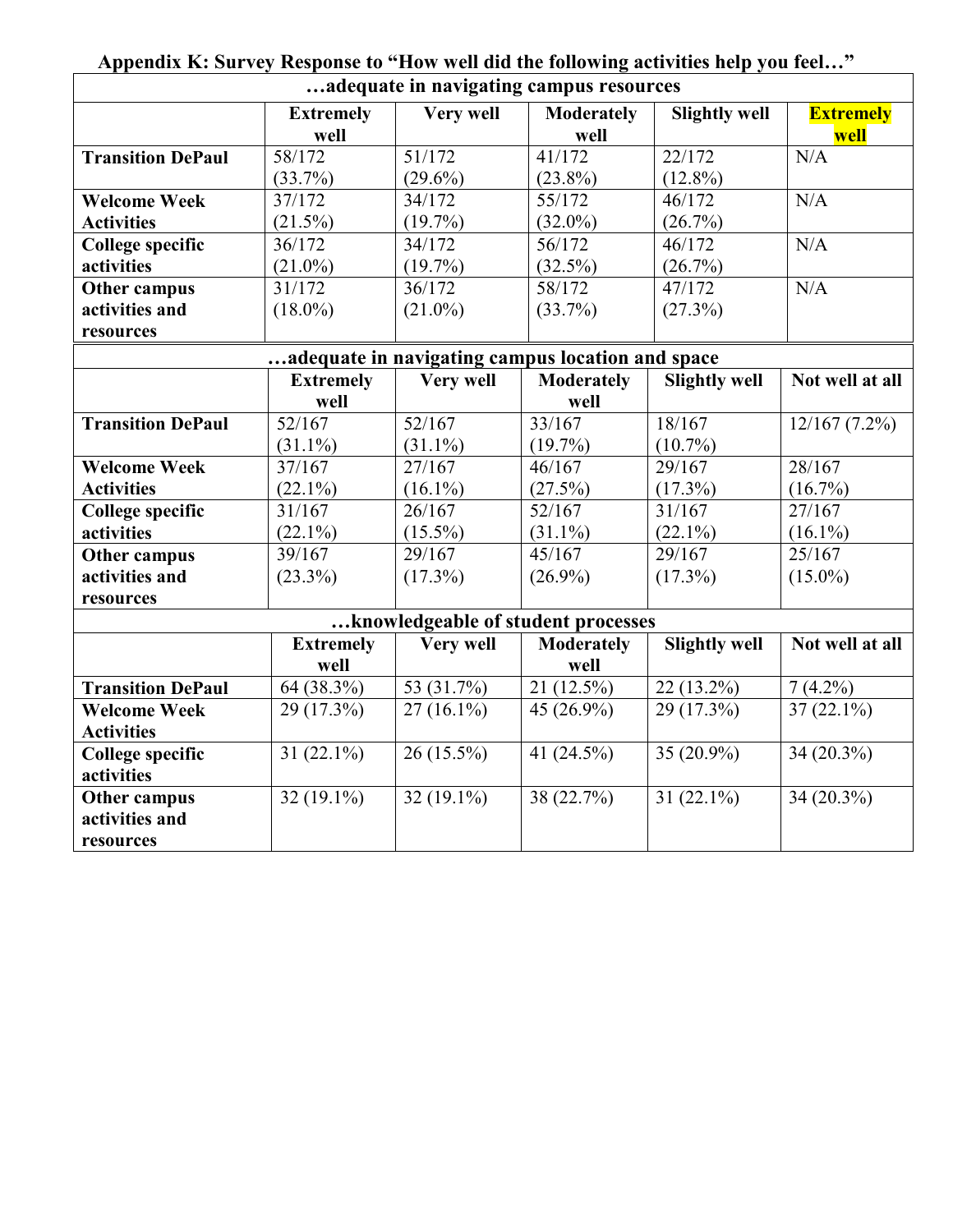# **Appendix L: Survey Response to "How well did the following activities help you feel…" with race/ethnicity breakdown**

|                                    |                    | Adequate in navigating campus resources<br>(Extremely & Very important) |                      |                       |  |  |
|------------------------------------|--------------------|-------------------------------------------------------------------------|----------------------|-----------------------|--|--|
|                                    |                    |                                                                         |                      |                       |  |  |
|                                    | All                | <b>White or Person</b>                                                  | Latina/o, Chicana/o, | <b>Asian American</b> |  |  |
|                                    | <b>Respondents</b> | of European                                                             | or Hispanic          | or Pacific            |  |  |
|                                    |                    | <b>Descent</b>                                                          |                      | <b>Islander</b>       |  |  |
| <b>Transition DePaul</b>           | 109/172            | 55/87 (63.2%)                                                           | $15/31 (48.4\%)$     | $15/21(71.4\%)$       |  |  |
|                                    | $(63.3\%)$         |                                                                         |                      |                       |  |  |
|                                    |                    |                                                                         |                      |                       |  |  |
| <b>Welcome Week</b>                | 71/172             | $31/87(35.6\%)$                                                         | $8/31$ (25.8%)       | $12/21(57.1\%)$       |  |  |
| <b>Activities</b>                  | $(41.2\%)$         |                                                                         |                      |                       |  |  |
| <b>College specific activities</b> | 70/172             | 33/87 (37.9%)                                                           | 12/31(38.7%)         | $10/21$ (47.6%)       |  |  |
|                                    | $(40.7\%)$         |                                                                         |                      |                       |  |  |
| Other campus activities            | 67/172             | $34/87(39.1\%)$                                                         | $9/31(29.0\%)$       | $7/21$ (33.3%)        |  |  |
|                                    | $(39.0\%)$         |                                                                         |                      |                       |  |  |

|                                          | Adequate in navigating campus location and space<br>(Extremely & Very important) |                                                         |                                     |                                                        |  |
|------------------------------------------|----------------------------------------------------------------------------------|---------------------------------------------------------|-------------------------------------|--------------------------------------------------------|--|
|                                          | All<br><b>Respondents</b>                                                        | <b>White or Person</b><br>of European<br><b>Descent</b> | Latina/o, Chicana/o,<br>or Hispanic | <b>Asian American</b><br>or Pacific<br><b>Islander</b> |  |
| <b>Transition DePaul</b>                 | 104/167<br>$(62.2\%)$                                                            | $54/87(62.1\%)$                                         | $17/31(54.8\%)$                     | $13/21(61.9\%)$                                        |  |
| <b>Welcome Week</b><br><b>Activities</b> | 64/167<br>$(37.2\%)$                                                             | $27/87(31.0\%)$                                         | $11/31$ (35.5%)                     | $10/21$ (47.6%)                                        |  |
| <b>College specific activities</b>       | 57/167<br>$(34.1\%)$                                                             | 30/87(34.5%)                                            | $6/31(19.4\%)$                      | $7/21$ (33.3%)                                         |  |
| Other campus activities                  | 68/167<br>$(40.7\%)$                                                             | $35/87(40.2\%)$                                         | $9/31(29.0\%)$                      | $9/31(42.9\%)$                                         |  |

|                                          | Knowledgeable of student processes<br>(Extremely & Very important) |                                                         |                                     |                                                        |  |
|------------------------------------------|--------------------------------------------------------------------|---------------------------------------------------------|-------------------------------------|--------------------------------------------------------|--|
|                                          | All<br><b>Respondents</b>                                          | <b>White or Person</b><br>of European<br><b>Descent</b> | Latina/o, Chicana/o,<br>or Hispanic | <b>Asian American</b><br>or Pacific<br><b>Islander</b> |  |
| <b>Transition DePaul</b>                 | 117/167<br>$(70.0\%)$                                              | $63/87(72.4\%)$                                         | 24/31 (77.4%)                       | 14/21(66.7%)                                           |  |
| <b>Welcome Week</b><br><b>Activities</b> | 56/167<br>$(33.5\%)$                                               | $26/87(29.9\%)$                                         | 10/31(32.3%)                        | $7/21$ (33.3%)                                         |  |
| <b>College specific activities</b>       | 57/167<br>$(34.1\%)$                                               | $30/87(34.5\%)$                                         | $11/31$ (35.5%)                     | $5/21$ (23.8%)                                         |  |
| Other campus activities                  | 64/167<br>$(38.3\%)$                                               | 38/87 (43.7%)                                           | $11/31(35.5\%)$                     | $5/21$ (23.8%)                                         |  |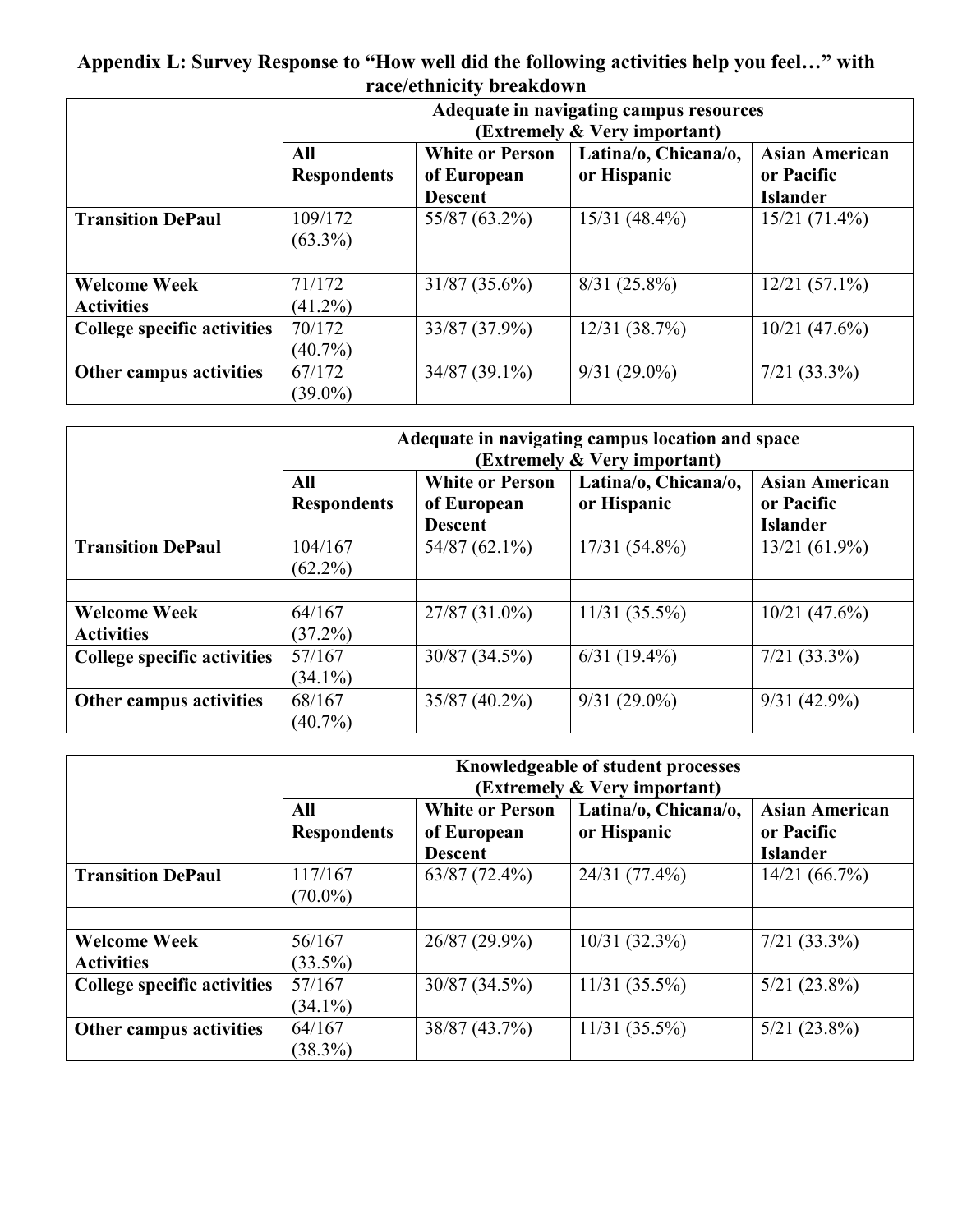# **Appendix M: Survey Response to "In your opinion, how could Transition DePaul better meet the needs of incoming transfer students?"**

| More one-on-one, personal attention and community          | 84             |     |  |
|------------------------------------------------------------|----------------|-----|--|
| building                                                   |                |     |  |
| More peer to peer opportunities with a<br>transfer student | 24             |     |  |
| More one on one support in advising<br>and registration    | 22             |     |  |
| Community building opportunities                           | 22             |     |  |
| Smaller program with more personal<br>attention            | 10             |     |  |
| Carry support throughout first<br>quarter/year             | 6              |     |  |
|                                                            |                |     |  |
| Additional information provided during program             |                | 54  |  |
| General campus information                                 | 13             |     |  |
| In depth tour/tour both campuses                           | 12             |     |  |
| Explanation of public transportation                       | 9              |     |  |
| Explanation of scholarships and<br>financial aid           | 8              |     |  |
| Information on campus organizations                        | 6              |     |  |
| D2L/Campus Connect overview                                | 6              |     |  |
|                                                            |                |     |  |
| Other needs reported                                       |                | 11  |  |
| More of a focus on majors                                  | 5              |     |  |
| Introduction to campus culture                             | 3              |     |  |
| Shorter program                                            | $\overline{2}$ |     |  |
| Don't separate students & guests                           | $\mathbf{1}$   |     |  |
|                                                            |                |     |  |
| <b>Total Responses</b>                                     |                | 149 |  |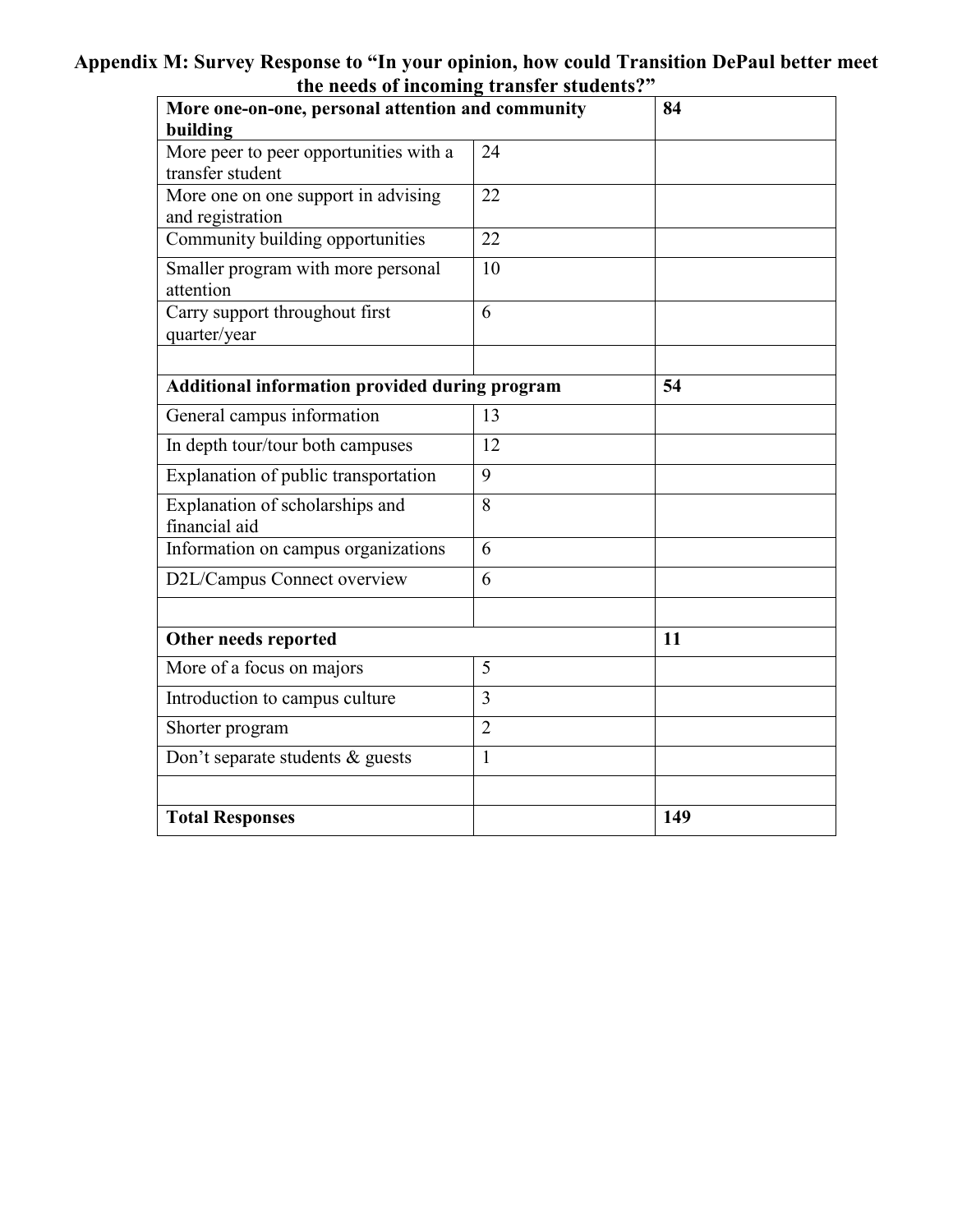# **Appendix N: Survey Response to "In your opinion, how could DePaul better meet the needs of incoming transfer students?"**

| of meoning transfer staathes.<br>More personal connection with staff and/or transfer |              | 91  |
|--------------------------------------------------------------------------------------|--------------|-----|
| students                                                                             |              |     |
| Transfer student events/connect                                                      | 38           |     |
| opportunities                                                                        |              |     |
| More frequent, or required meetings<br>with advisor                                  | 26           |     |
| Check-ins and guidance throughout                                                    | 24           |     |
| first-year from staff or transfer student                                            |              |     |
| More individual financial support                                                    | 3            |     |
|                                                                                      |              |     |
| Other needs reported                                                                 |              | 22  |
| More resources and information shared                                                | 17           |     |
| Overview of D2L/Campus Connect                                                       | 3            |     |
| Chicago Quarter for transfer students                                                | $\mathbf{1}$ |     |
| New transfer student Facebook page                                                   | 1            |     |
|                                                                                      |              |     |
| Nothing additional needed                                                            |              | 11  |
|                                                                                      |              |     |
| <b>Total Responses</b>                                                               |              | 124 |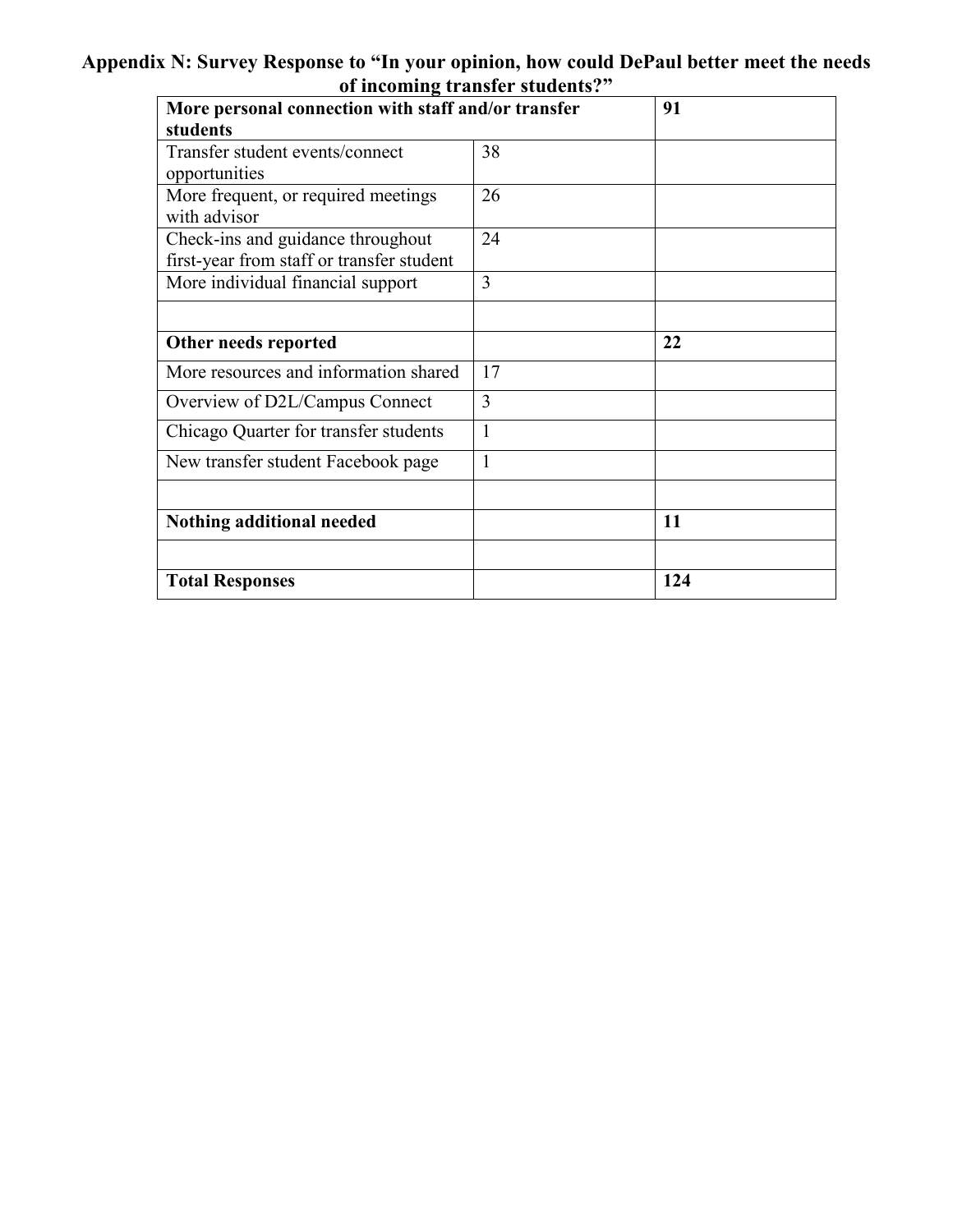## **Appendix O: Survey Response to "In your opinion, how could DePaul better meet the needs of incoming transfer students?" with college breakdown**

| In your opinion, how could DePaul better meet the needs of |                                                    |  |  |  |  |  |  |
|------------------------------------------------------------|----------------------------------------------------|--|--|--|--|--|--|
| transfer students during the first quarter? :              |                                                    |  |  |  |  |  |  |
|                                                            | "More frequent, or required meetings with advisor" |  |  |  |  |  |  |
| College of Business                                        | $7/54(12.9\%)$                                     |  |  |  |  |  |  |
| College of Computing and Digital                           | $6/38$ (15.8%)                                     |  |  |  |  |  |  |
| Media                                                      |                                                    |  |  |  |  |  |  |
|                                                            |                                                    |  |  |  |  |  |  |
| College of Science and Health                              | $9/31(29.0\%)$                                     |  |  |  |  |  |  |
| College of Liberal Arts and Sciences                       | $2/19(10.5\%)$                                     |  |  |  |  |  |  |
|                                                            |                                                    |  |  |  |  |  |  |
| College of Communication                                   | $2/19(10.5\%)$                                     |  |  |  |  |  |  |
|                                                            |                                                    |  |  |  |  |  |  |
| School of Music                                            | $1/4$ (25%)                                        |  |  |  |  |  |  |
| College of Education                                       | $0/13(0\%)$                                        |  |  |  |  |  |  |
|                                                            |                                                    |  |  |  |  |  |  |
| The Theatre School                                         | $0/3$ (0%)                                         |  |  |  |  |  |  |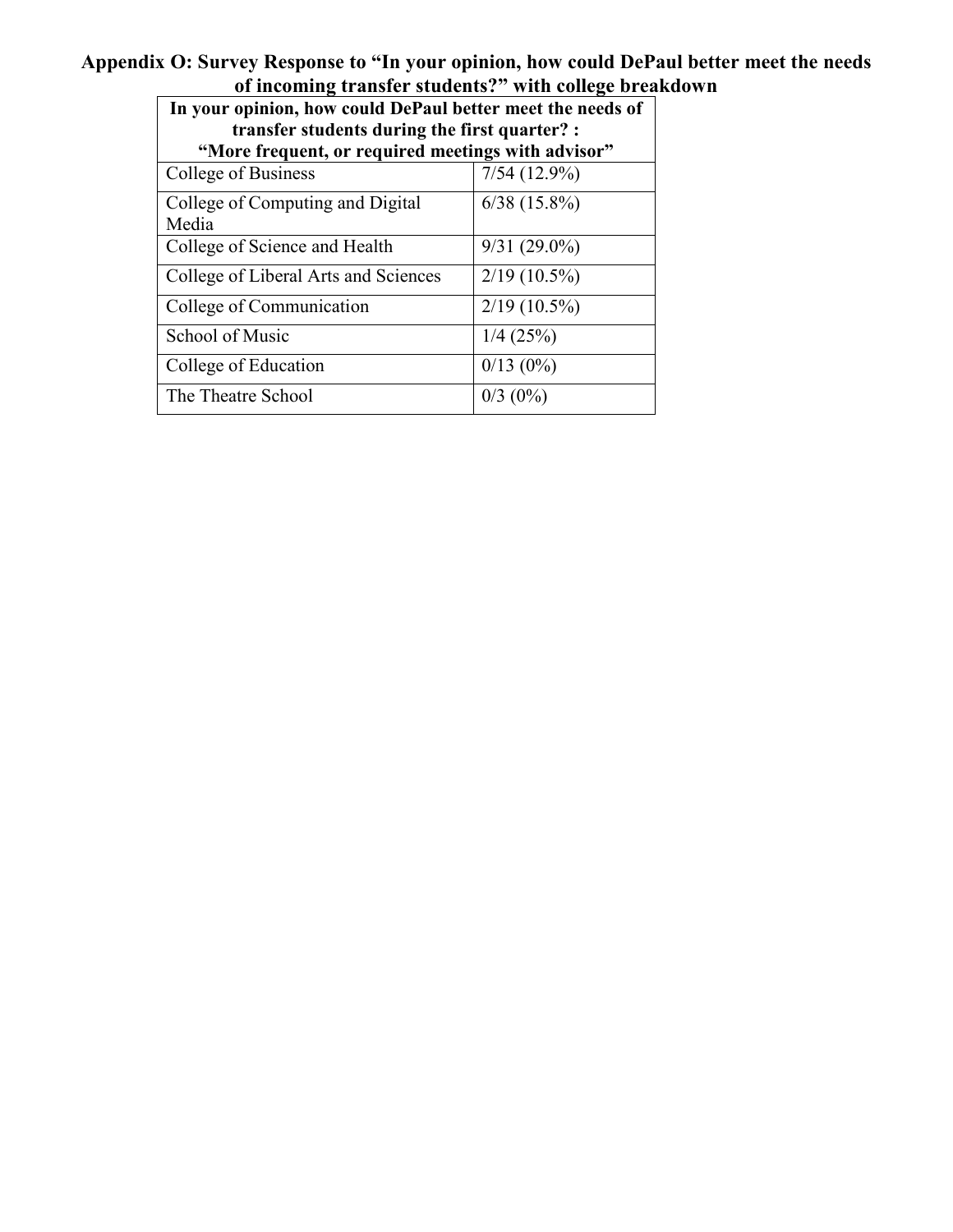

How well did each of these activities help you feel adequate in navigating campus resources during your first quarter at DePaul?

|                                          | <b>Extremely well</b>                           | Very well            | Moderately well        | Slightly well                    | <b>Extremely well</b> |
|------------------------------------------|-------------------------------------------------|----------------------|------------------------|----------------------------------|-----------------------|
| <b>Transition DePaul Orientation</b>     |                                                 |                      |                        |                                  |                       |
| Welcome Week activities                  |                                                 |                      |                        |                                  |                       |
| College specific activities              | $\hspace{0.5cm}\scriptstyle\hspace{0.5cm}\circ$ | $\qquad \qquad \Box$ | $\left( \quad \right)$ | $\scriptstyle\left(\quad\right)$ |                       |
| Other campus activities and<br>resources |                                                 |                      |                        |                                  |                       |
|                                          |                                                 |                      |                        |                                  |                       |

 $\rightarrow$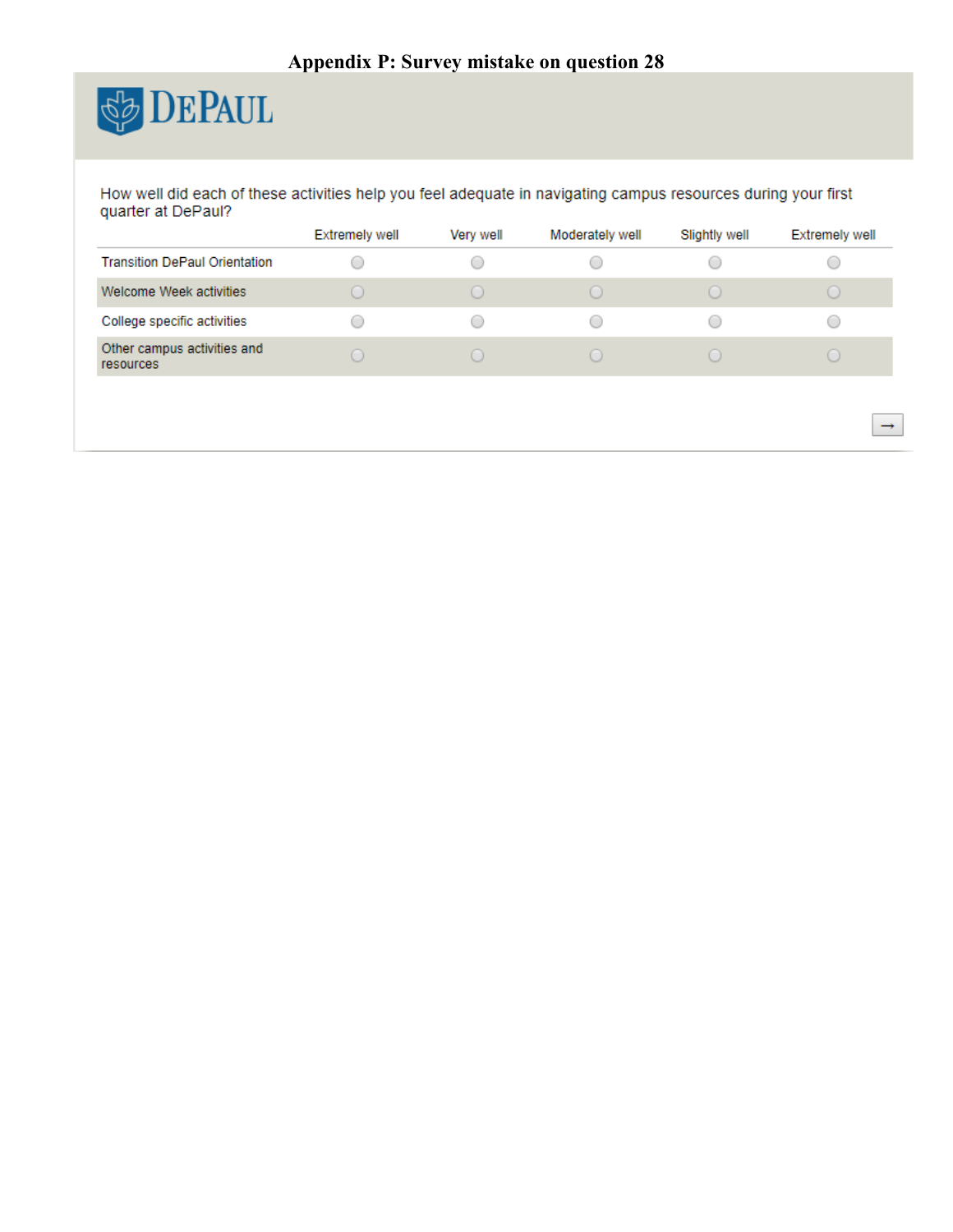# **Appendix Q: IRB Approval Letter DEPAUL UNIVERSITY**



**Office of Research Services Institutional Review Board** 1 East Jackson Boulevard Chicago, Illinois 60604-2201 312-362-7593 Fax: 312-362-7574

Research InvolvingHuman Subjects

# **NOTICE OF INSTITUTIONAL REVIEW BOARD ACTION**

**To:** Ashlee Schrock, M.Ed., Staff. Office of New Student and Family Engagement

**Date:** February 18, 2019

**Re:** Research Protocol # AS121718ADM-R1

"Transfer Student Needs Assessment"

Please review the following important information about the review of your proposed research activity.

#### *Review Details*

This submission is an amendment. Amendment R1 involves: 1) changing the incentive from gift cards to cash.

Your research project meets the criteria for Exempt review under 45 CFR 46.101 under the following category:

*(2) Research involving the use of educational tests (cognitive, diagnostic, aptitude, achievement), survey procedures, interview procedures or observation of public behavior, unless: (i) information obtained is recorded in such a manner that human subjects can be identified, directly or through identifiers linked to the subjects; and (ii) any disclosure of the human subjects' responses outside the research could reasonably place the subjects at risk of criminal or civil liability or be damaging to the subjects' financial standing, employability, or reputation.*

#### *Approval Details*

Your amendment submission was reviewed and approved on February 18, 2019.

**Number of approved participants:** 1400 Total *You should not exceed this total number of subjects without prospectively submitting an amendment to the IRB requesting an increase in subject number.* **Funding Source:** 1) Office of New Student and Family Engagement, PI: Ashlee Schrock.

**Approved Performance sites:** 1) DePaul University.

#### *Reminders*

 Under DePaul's current institutional policy governing human research, research projects that meet the criteria for an exemption determination may receive administrative review by the Office of Research Services Research Protections staff. Once projects are determined to be exempt, the researcher is free